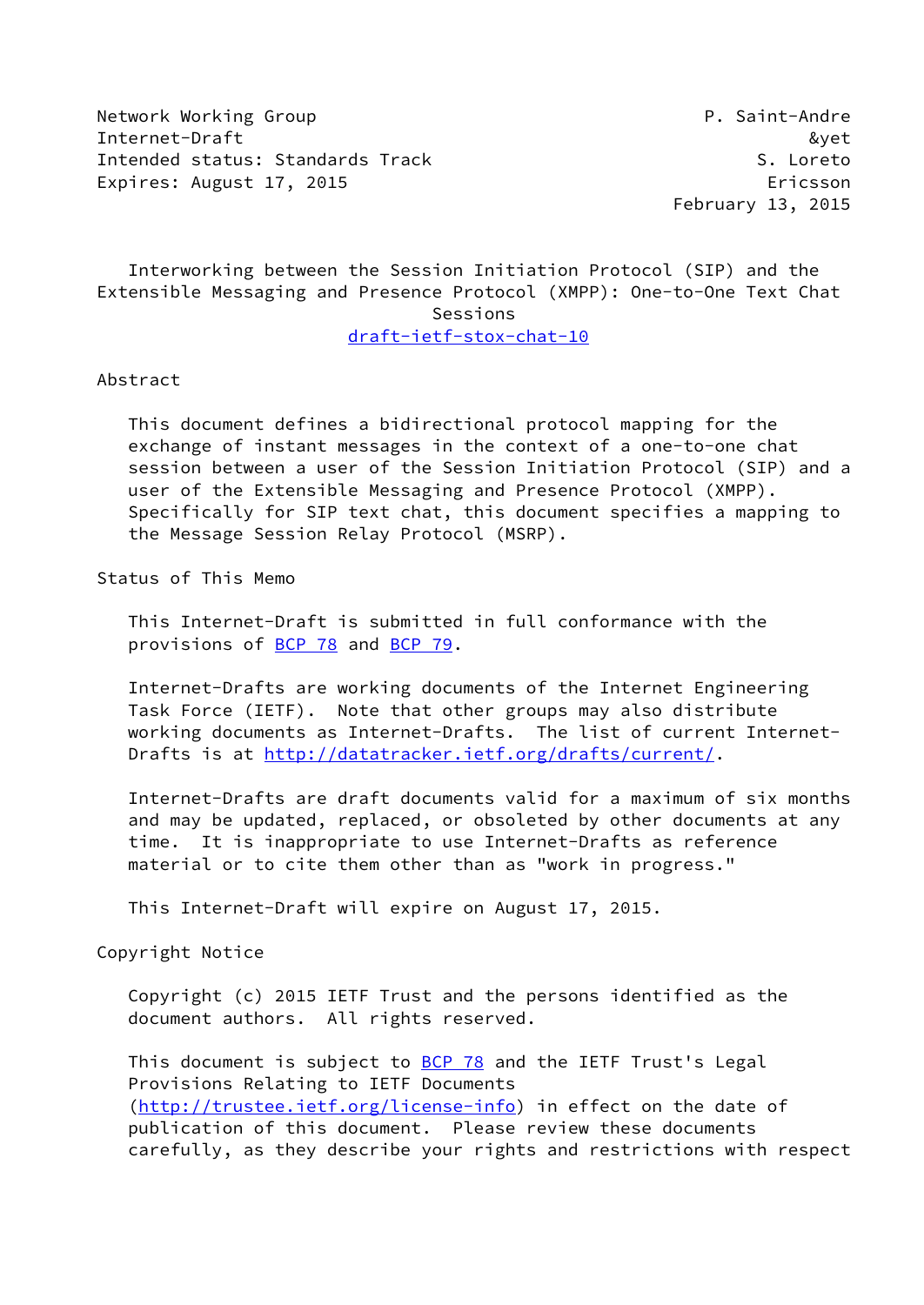<span id="page-1-1"></span>

| Internet-Draft |  | SIP-XMPP Interworking: Chat |  | February 2015 |  |
|----------------|--|-----------------------------|--|---------------|--|
|----------------|--|-----------------------------|--|---------------|--|

 to this document. Code Components extracted from this document must include Simplified BSD License text as described in Section 4.e of the Trust Legal Provisions and are provided without warranty as described in the Simplified BSD License.

Table of Contents

|    | Introduction $\cdots \cdots \cdots \cdots \cdots \cdots \cdots \cdots \cdots$             |  |
|----|-------------------------------------------------------------------------------------------|--|
|    |                                                                                           |  |
|    |                                                                                           |  |
| 4. | XMPP to MSRP $\ldots \ldots \ldots \ldots \ldots \ldots \ldots \ldots \ldots \frac{4}{2}$ |  |
|    |                                                                                           |  |
| 6. |                                                                                           |  |
|    |                                                                                           |  |
| 8. |                                                                                           |  |
|    | 9. Internationalization Considerations 17                                                 |  |
|    |                                                                                           |  |
|    | 11. Security Considerations 17                                                            |  |
|    |                                                                                           |  |
|    | Appendix A. Acknowledgements 19                                                           |  |
|    |                                                                                           |  |
|    |                                                                                           |  |

## <span id="page-1-0"></span>[1](#page-1-0). Introduction

Both the Session Initiation Protocol (SIP) [[RFC3261\]](https://datatracker.ietf.org/doc/pdf/rfc3261) and the Extensible Messaging and Presence Protocol (XMPP) [[RFC6120](https://datatracker.ietf.org/doc/pdf/rfc6120)] can be used for the purpose of one-to-one text chat over the Internet. To ensure interworking between these technologies, it is important to define bidirectional protocol mappings.

 The architectural assumptions underlying such protocol mappings are provided in [\[RFC7247](https://datatracker.ietf.org/doc/pdf/rfc7247)], including mapping of addresses and error conditions. This document specifies mappings for one-to-one text chat sessions (sometimes called "session-mode" messaging); in particular, this document specifies mappings between XMPP messages of type "chat" and the Message Session Relay Protocol (MSRP) [[RFC4975](https://datatracker.ietf.org/doc/pdf/rfc4975)], which is commonly used in SIP-based systems for chat functionality (although note that MSRP is not conjoined to SIP, and can be used by non-SIP technologies). Mappings for single instant messages and groupchat are provided in separate documents.

 The approach taken here is to directly map syntax and semantics from one protocol to another. The mapping described herein depends on the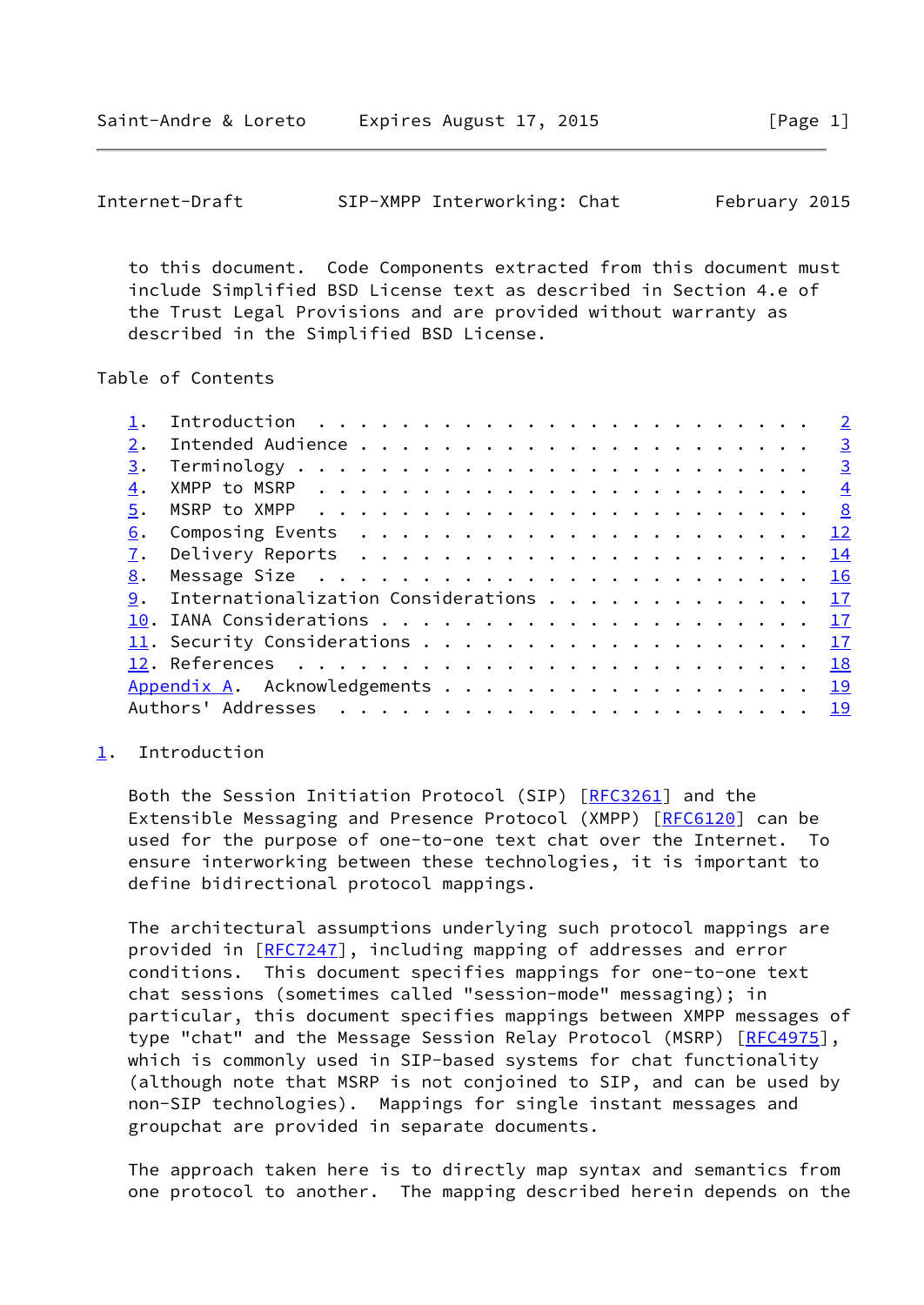protocols defined in the following specifications:

 o XMPP chat sessions using message stanzas of type "chat" are specified in [\[RFC6121](https://datatracker.ietf.org/doc/pdf/rfc6121)].

Saint-Andre & Loreto Expires August 17, 2015 [Page 2]

<span id="page-2-1"></span>Internet-Draft SIP-XMPP Interworking: Chat February 2015

 o MSRP chat sessions using the SIP INVITE and SEND request types are specified in [\[RFC4975](https://datatracker.ietf.org/doc/pdf/rfc4975)].

 In SIP-based systems that use MSRP, a chat session is formally negotiated just as any other session type is using SIP. By contrast, a one-to-one chat "session" in XMPP is an informal construct and is not formally negotiated: a user simply sends a message of type "chat" to a contact, the contact then replies to the message, and the sum total of such messages exchanged during a defined period of time is considered to be a chat session (ideally tied together using an XMPP <thread/> element as described in Section [5.1 of \[RFC6121\]](https://datatracker.ietf.org/doc/pdf/rfc6121#section-5.1)). To overcome the disparity between these approaches, a gateway that wishes to map between SIP/MSRP and XMPP for one-to-one chat sessions needs to maintain some additional state, as described below.

<span id="page-2-0"></span>[2](#page-2-0). Intended Audience

 The documents in this series are intended for use by software developers who have an existing system based on one of these technologies (e.g., SIP), and would like to enable communication from that existing system to systems based on the other technology (e.g., XMPP). We assume that readers are familiar with the core specifications for both SIP [\[RFC3261](https://datatracker.ietf.org/doc/pdf/rfc3261)] and XMPP [\[RFC6120](https://datatracker.ietf.org/doc/pdf/rfc6120)], with the base document for this series [[RFC7247](https://datatracker.ietf.org/doc/pdf/rfc7247)], and with the following chatrelated specifications:

- o The Message Session Relay Protocol (MSRP) [\[RFC4975](https://datatracker.ietf.org/doc/pdf/rfc4975)]
- o Extensible Messaging and Presence Protocol: Instant Messaging and Presence [\[RFC6121](https://datatracker.ietf.org/doc/pdf/rfc6121)]
- o Indication of Message Composition for Instant Messaging [[RFC3994\]](https://datatracker.ietf.org/doc/pdf/rfc3994)

o Chat State Notifications [\[XEP-0085](#page-20-2)]

Note well that not all protocol-compliant messages are shown (such as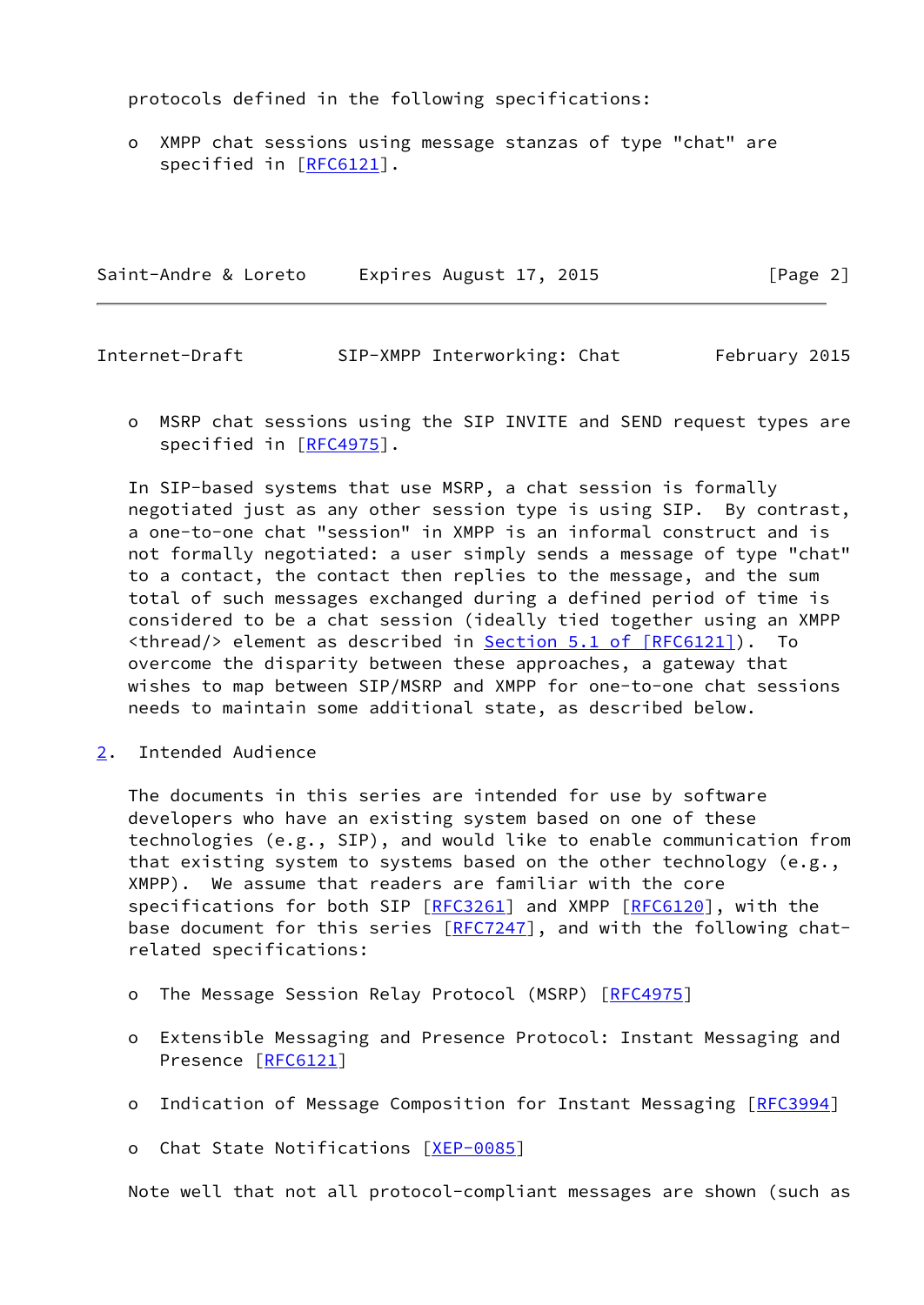SIP 100 TRYING messages), in order to focus the reader on the essential aspects of the protocol flows.

<span id="page-3-0"></span>[3](#page-3-0). Terminology

A number of terms used here are explained in [\[RFC3261](https://datatracker.ietf.org/doc/pdf/rfc3261)], [\[RFC4975](https://datatracker.ietf.org/doc/pdf/rfc4975)], [\[RFC6120](https://datatracker.ietf.org/doc/pdf/rfc6120)], and [\[RFC6121](https://datatracker.ietf.org/doc/pdf/rfc6121)].

 In flow diagrams, SIP/MSRP traffic is shown using arrows such as "\*\*\*>" whereas XMPP traffic is shown using arrows such as "...>".

Saint-Andre & Loreto Expires August 17, 2015 [Page 3]

<span id="page-3-2"></span>Internet-Draft SIP-XMPP Interworking: Chat February 2015

 The key words "MUST", "MUST NOT", "REQUIRED", "SHALL", "SHALL NOT", "SHOULD", "SHOULD NOT", "RECOMMENDED", "NOT RECOMMENDED", "MAY", and "OPTIONAL" in this document are to be interpreted as described in  $[REC2119]$ .

## <span id="page-3-1"></span>[4](#page-3-1). XMPP to MSRP

 In XMPP, the "informal session" approach is to simply send someone a <message/> of type "chat" without starting any session negotiation ahead of time (as described in  $[REG121]$ ). The XMPP "informal session" approach maps very well into a SIP MESSAGE request, as described in [\[RFC7247](https://datatracker.ietf.org/doc/pdf/rfc7247)]. However, the XMPP informal session approach can also be mapped to MSRP if the XMPP-to-SIP gateway maintains additional state. The order of events is as follows.

| <b>XMPP</b>                 | <b>XMPP</b>          | XMPP-to-MSRP              | <b>SIP</b>           | SIP  |
|-----------------------------|----------------------|---------------------------|----------------------|------|
| User                        | Server               | Gateway                   | Server               | User |
| (F1) XMPP<br>message<br>. > | (F2) XMPP<br>message | . ><br>$(F3)$ SIP         |                      |      |
|                             |                      | INVITE<br>**************> |                      |      |
|                             |                      |                           | $(F4)$ SIP<br>INVITE |      |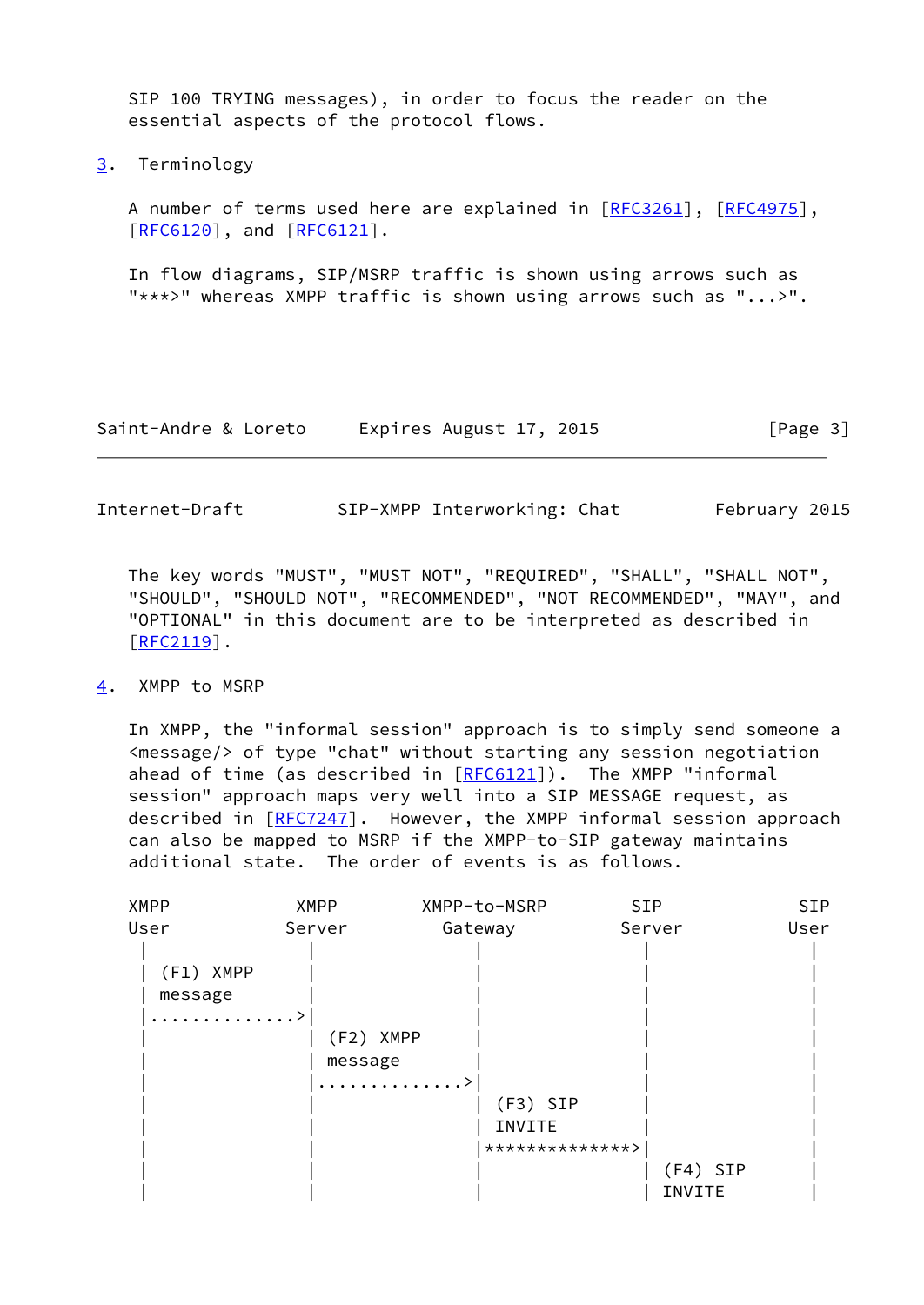| | | |\*\*\*\*\*\*\*\*\*\*\*\*\*\*>| | | | | (F5) SIP | | 200 OK  $|$  <\*\*\*\*\*\*\*\*\*\*\*\*\*\* | (F6) SIP | | | 200 OK | | | | |<\*\*\*\*\*\*\*\*\*\*\*\*\*\*| | (F7) SIP ACK | | |\*\*\*\*\*\*\*\*\*\*\*\*\*\*>| |  $|$  (F8) SIP ACK | | | |\*\*\*\*\*\*\*\*\*\*\*\*\*\*>| | | | (F9) MSRP SEND | | | |\*\*\*\*\*\*\*\*\*\*\*\*\*\*\*\*\*\*\*\*\*\*\*\*\*\*\*\*\*\*>| . The contract of the contract of the contract of the contract of the contract of the contract of the contract of the contract of the contract of the contract of the contract of the contract of the contract of the contrac . The contract of the contract of the contract of the contract of the contract of the contract of the contract of the contract of the contract of the contract of the contract of the contract of the contract of the contrac | (F10) MSRP SEND | | |<\*\*\*\*\*\*\*\*\*\*\*\*\*\*\*\*\*\*\*\*\*\*\*\*\*\*\*\*\*\*| | (F11) XMPP | | message | | |

Saint-Andre & Loreto Expires August 17, 2015 [Page 4]

Internet-Draft SIP-XMPP Interworking: Chat February 2015

 $|$  < . . . . . . . . . . . . . . | (F12) XMPP | | | | | message | | | | |<..............| | | | . The contract of the contract of the contract of the contract of the contract of the contract of the contract of the contract of the contract of the contract of the contract of the contract of the contract of the contrac . The contract of the contract of the contract of the contract of the contract of the contract of the contract of the contract of the contract of the contract of the contract of the contract of the contract of the contrac | | | | (F13) SIP BYE |  $|$  <\*\*\*\*\*\*\*\*\*\*\*\*\*\* | | | (F14) SIP BYE | |  $|\times \times \times \times \times \times \times \times \times \times \times \times \times$ | (F15) SIP | 200 OK | | |\*\*\*\*\*\*\*\*\*\*\*\*\*\*>| | (F16) SIP | 200 OK | | | |\*\*\*\*\*\*\*\*\*\*\*\*\*\*>|

Figure 1: XMPP to MSRP Order of Events

 The mapping of XMPP syntax to SIP syntax MUST be as specified in [\[I-D.ietf-stox-im](#page-19-2)].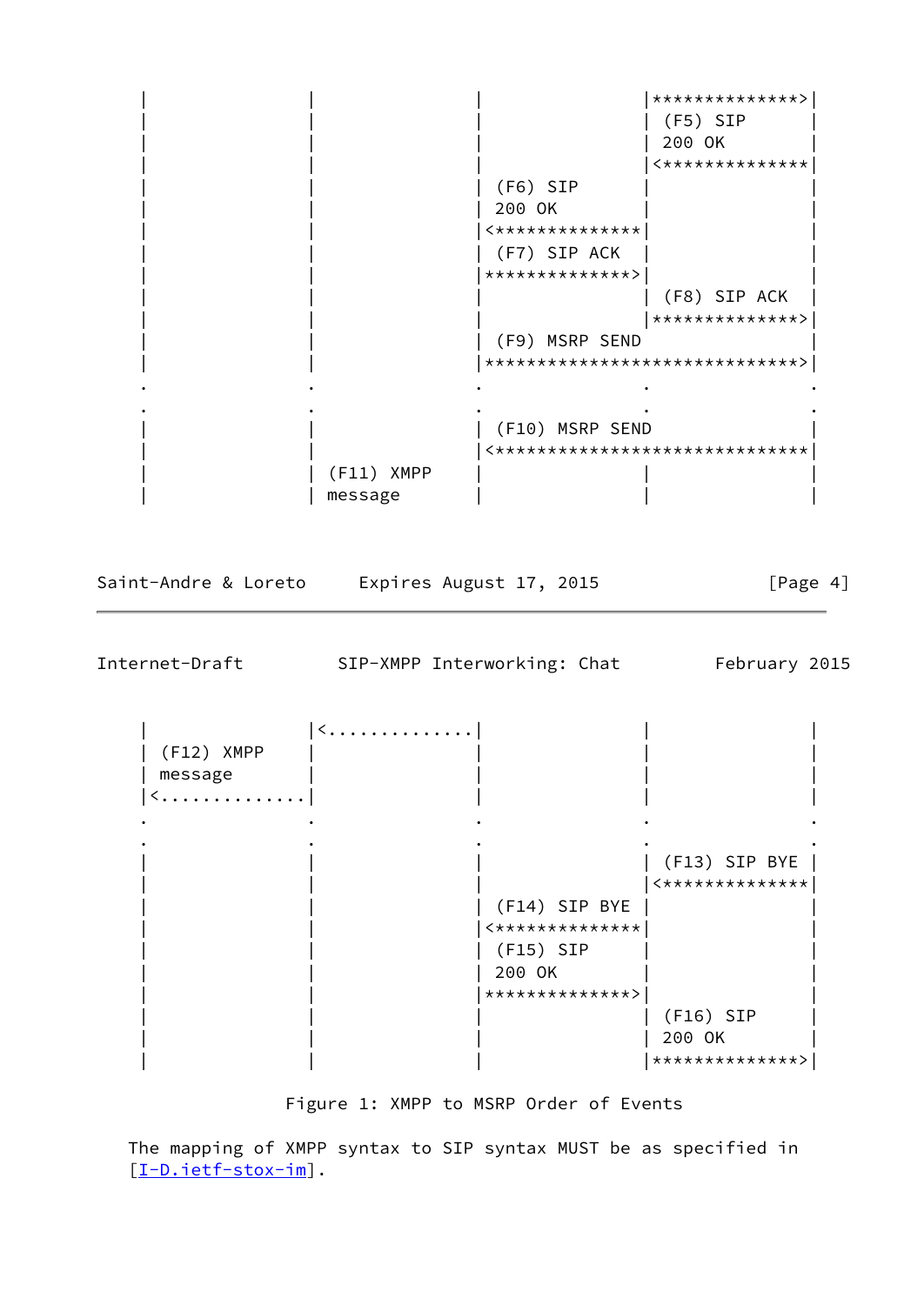```
 First the XMPP user would generate an XMPP chat message.
 Example 1: Juliet sends XMPP message (F1)
   | <message from='juliet@example.com/yn0cl4bnw0yr3vym'
            | to='romeo@example.net'
            | id='a786hjs2'
            | type='chat'>
     | <thread>29377446-0CBB-4296-8958-590D79094C50</thread>
     | <body>Art thou not Romeo, and a Montague?</body>
 | </message>
```
 Upon receiving such a message stanza, the XMPP server needs to determine the identity of the domainpart in the 'to' address, which it does by following the procedures explained in [Section](https://datatracker.ietf.org/doc/pdf/rfc7247#section-5) 5 of  [\[RFC7247\]](https://datatracker.ietf.org/doc/pdf/rfc7247#section-5). If the domain is a SIP domain, the XMPP server will hand off the message stanza to an XMPP-to-SIP gateway or connection manager that natively communicates with MSRP-aware SIP servers.

 The XMPP-to-SIP gateway at the XMPP server would then initiate an MSRP session with Romeo on Juliet's behalf (since there is no reliable way for the gateway to determine whether Romeo's client supports MSRP, if that is not the case then MSRP session initiation might result in an error).

| Saint-Andre & Loreto | Expires August 17, 2015 | [Page 5] |
|----------------------|-------------------------|----------|

Internet-Draft SIP-XMPP Interworking: Chat February 2015

Example 2: Gateway starts SIP session on behalf of Juliet (F3)

 | INVITE sip:romeo@example.net SIP/2.0 | To: <sip:romeo@example.net> | From: <sip:juliet@example.com> | Contact: <sip:juliet@example.com>;gr=yn0cl4bnw0yr3vym | Subject: Open chat with Juliet? | Call-ID: 29377446-0CBB-4296-8958-590D79094C50 | CSeq: 1 INVITE | Content-Type: application/sdp | c=IN IP4 x2s.example.com | m=message 7654 TCP/MSRP \* | a=accept-types:text/plain | a=path:msrp://x2s.example.com:7654/jshA7weztas;tcp

|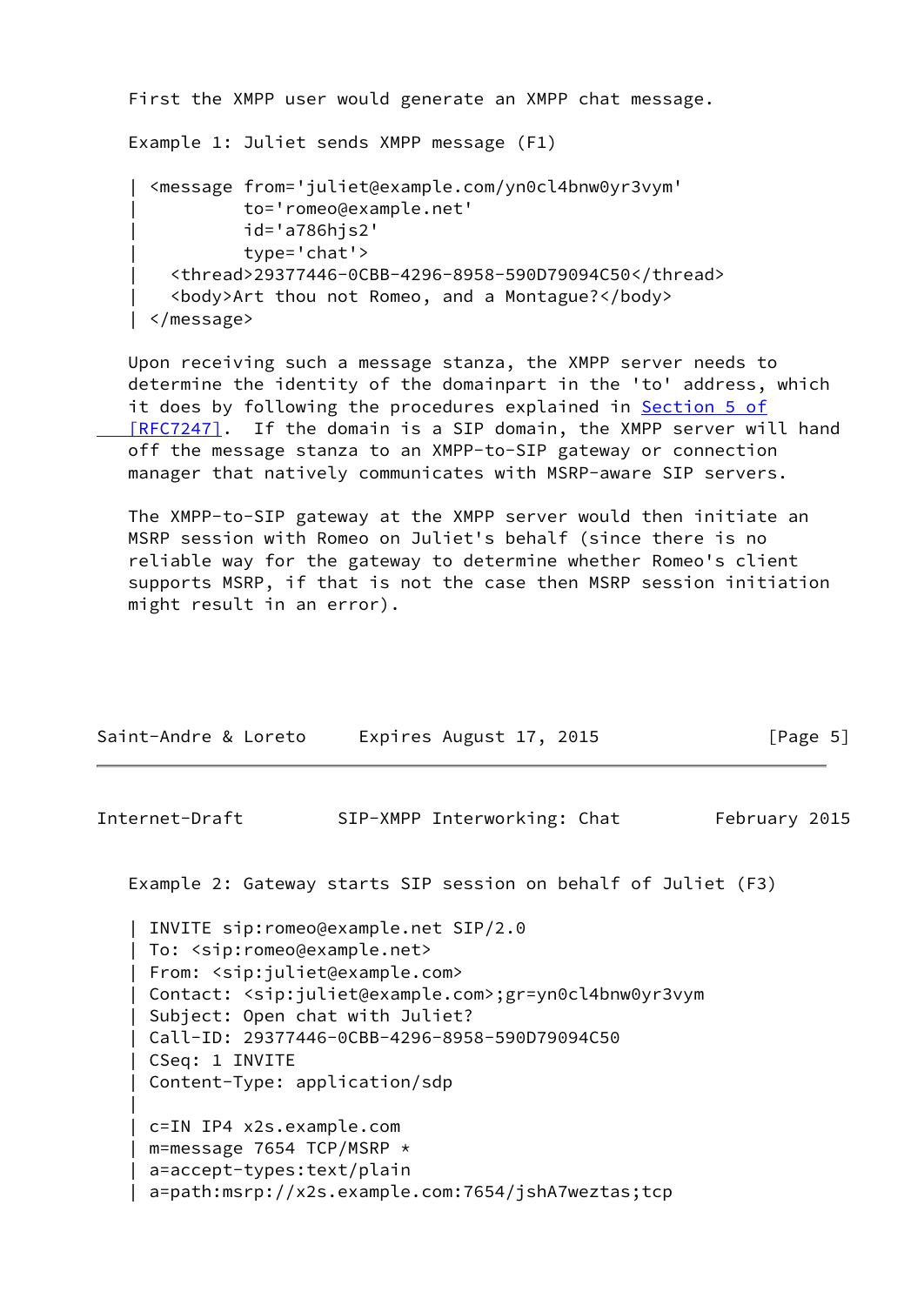Here we assume that Romeo's client supports MSRP and that Romeo accepts the MSRP session request. Example 3: Romeo accepts session request (F5) | SIP/2.0 200 OK | From: <sip:juliet@example.com> | To: <sip:romeo@example.net> | Contact: <sip:romeo@example.net>;gr=dr4hcr0st3lup4c | Call-ID: 29377446-0CBB-4296-8958-590D79094C50 | CSeq: 1 INVITE | Content-Type: application/sdp | | c=IN IP4 s2x.example.net | m=message 12763 TCP/MSRP \* | a=accept-types:text/plain | a=path:msrp://s2x.example.net:12763/kjhd37s2s20w2a;tcp The XMPP-to-SIP gateway then acknowledges the session acceptance on behalf of Juliet. Example 4: Gateway sends ACK to Romeo (F7) | ACK sip:juliet@example.com SIP/2.0 | To: <sip:romeo@example.net>;gr=dr4hcr0st3lup4c | From: <sip:juliet@example.com> | Contact: <sip:juliet@example.com>;gr=yn0cl4bnw0yr3vym | Call-ID: 29377446-0CBB-4296-8958-590D79094C50 | CSeq: 2 ACK The XMPP-to-SIP gateway then transforms the original XMPP chat message into MSRP. Saint-Andre & Loreto Expires August 17, 2015 [Page 6] Internet-Draft SIP-XMPP Interworking: Chat February 2015 Example 5: Gateway maps XMPP message to MSRP (F9) | MSRP a786hjs2 SEND | From-Path: msrp://x2s.example.com:7654/jshA7weztas;tcp | To-Path: msrp://s2x.example.net:12763/kjhd37s2s20w2a;tcp | Message-ID: 54C6F4F1-A39C-47D6-8718-FA65B3D0414A | Byte-Range: 1-25/25 | Content-Type: text/plain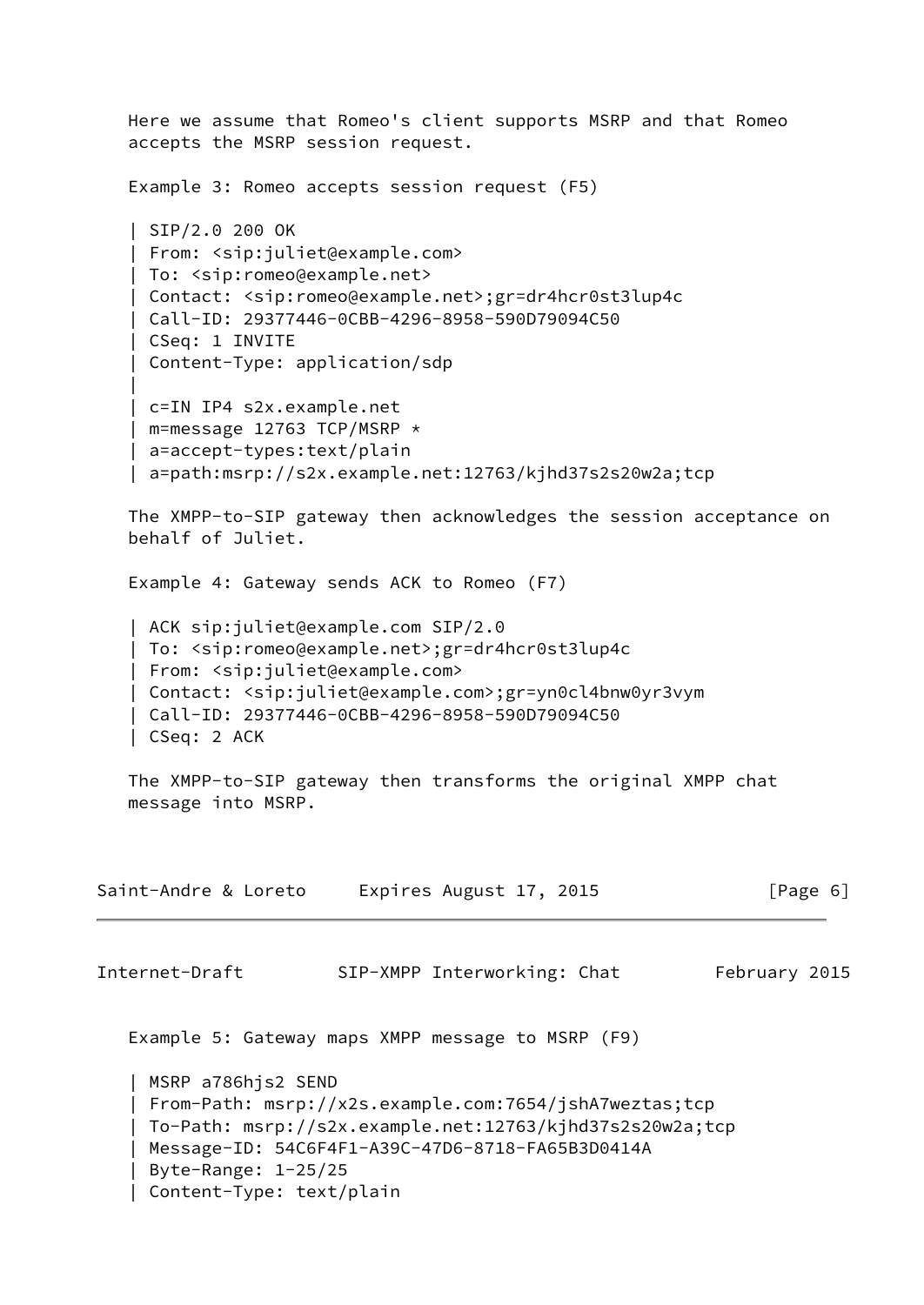```
 |
    Art thou not Romeo, and a Montague?
    | -------a786hjs2$
   Romeo can then send a reply using his MSRP client.
   Example 6: Romeo sends reply (F10)
    | MSRP di2fs53v SEND
    | To-Path: msrp://x2s.example.com:7654/jshA7weztas;tcp
    | From-Path: msrp://s2x.example.net:12763/kjhd37s2s20w2a;tcp
    | Message-ID: 6480C096-937A-46E7-BF9D-1353706B60AA
    | Byte-Range: 1-25/25
    | Failure-Report: no
    | Content-Type: text/plain
 |
    Neither, fair saint, if either thee dislike.
    | -------di2fs53v$
```
 The SIP-to-XMPP gateway would then transform that message into appropriate XMPP syntax for routing to the intended recipient.

Example 7: Gateway maps MSRP message to XMPP (F11)

```
 | <message from='romeo@example.net/dr4hcr0st3lup4c'
           | to='juliet@example.com/yn0cl4bnw0yr3vym'
           | id='di2fs53v'
           | type='chat'>
   | <thread>29377446-0CBB-4296-8958-590D79094C50</thread>
   | <body>Neither, fair saint, if either thee dislike.</body>
 | </message>
```
 When the MSRP user wishes to end the chat session, the user's MSRP client sends a SIP BYE.

Saint-Andre & Loreto Expires August 17, 2015 [Page 7]

<span id="page-7-0"></span>Internet-Draft SIP-XMPP Interworking: Chat February 2015

Example 8: Romeo terminates chat session (F13)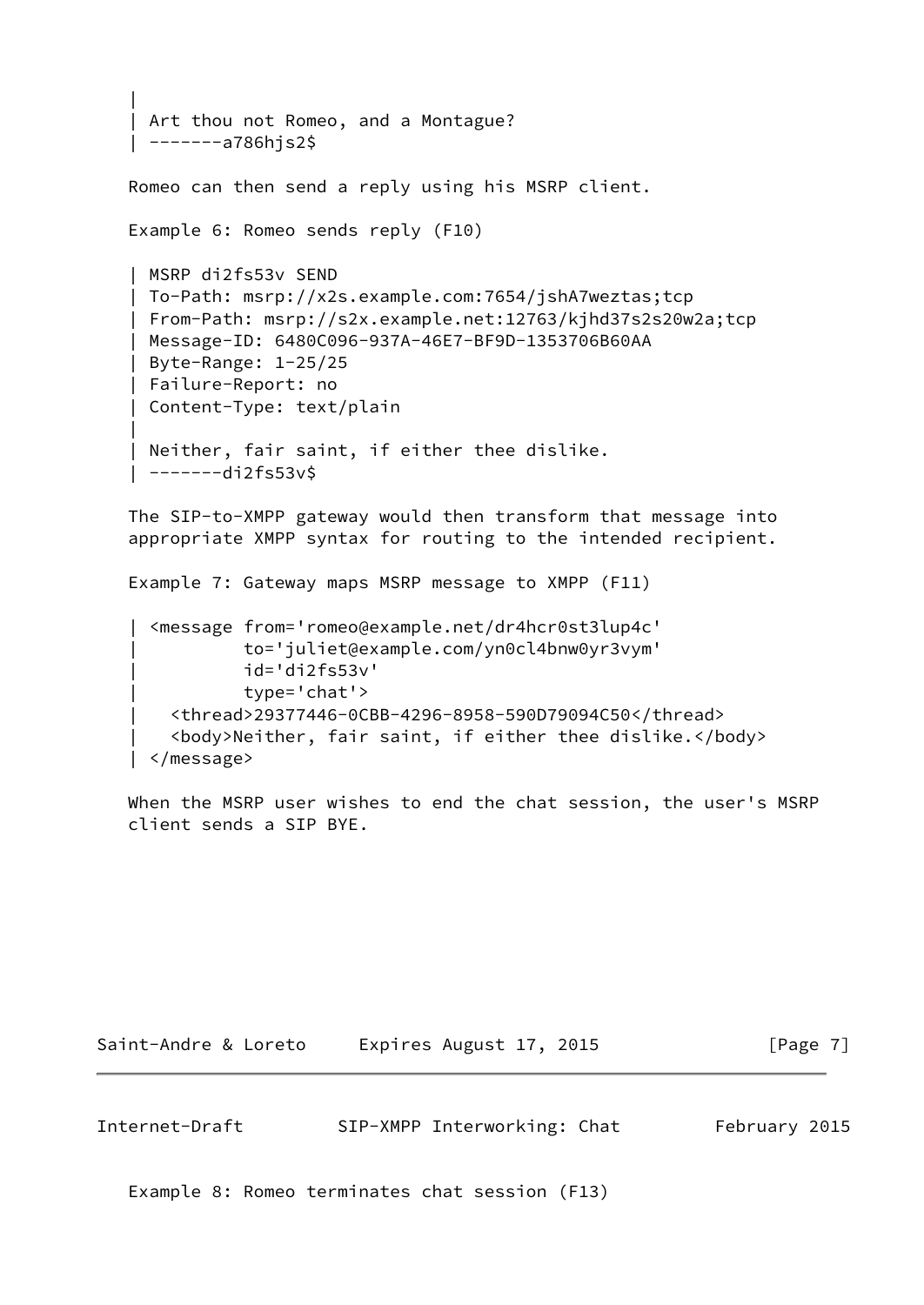| BYE juliet@example.com sip: SIP/2.0 | From: <sip:juliet@example.com>;tag=786 | To: <sip:romeo@example.net>;tag=087js | Call-ID: 29377446-0CBB-4296-8958-590D79094C50 | CSeq: 3 BYE | Content-Length: 0 The BYE is then acknowledged by the XMPP-to-SIP gateway. Example 9: Gateway acknowledges termination (F15) | SIP/2.0 200 OK | From: <sip:juliet@example.com>;tag=786 | To: <sip:romeo@example.net>;tag=087js | Call-ID: 29377446-0CBB-4296-8958-590D79094C50 | CSeq: 3 BYE | Content-Length: 0

 Because there is no formal session on the XMPP side, there is no corresponding communication from the gateway to the XMPP user. However, it is reasonable for the gateway to send a "gone" chat state notification [\[XEP-0085](#page-20-2)], as described under [Section 6.1.](#page-14-1)

In addition, there is no explicit method defined in [\[RFC6121](https://datatracker.ietf.org/doc/pdf/rfc6121)] for an XMPP user to formally terminate a chat session, so a gateway would need to listen for a "gone" chat state notification from the XMPP user or institute a timer that considers the XMPP informal chat session to be ended after some amount of time has elapsed.

<span id="page-8-0"></span>[5](#page-8-0). MSRP to XMPP

 When an MSRP client sends messages through a gateway to an XMPP client, the order of events is as follows.

| <b>SIP</b>  | SIP.            | MSRP-to-XMPP    | <b>XMPP</b> | <b>XMPP</b> |
|-------------|-----------------|-----------------|-------------|-------------|
| User        | Server          | Gateway         | Server      | User        |
|             |                 |                 |             |             |
| $(F17)$ SIP |                 |                 |             |             |
| INVITE      |                 |                 |             |             |
|             | **************> |                 |             |             |
|             | $(F18)$ SIP     |                 |             |             |
|             | INVITE          |                 |             |             |
|             |                 | **************> |             |             |
|             | $(F19)$ SIP     |                 |             |             |
|             | 200 OK          |                 |             |             |
|             |                 | <************** |             |             |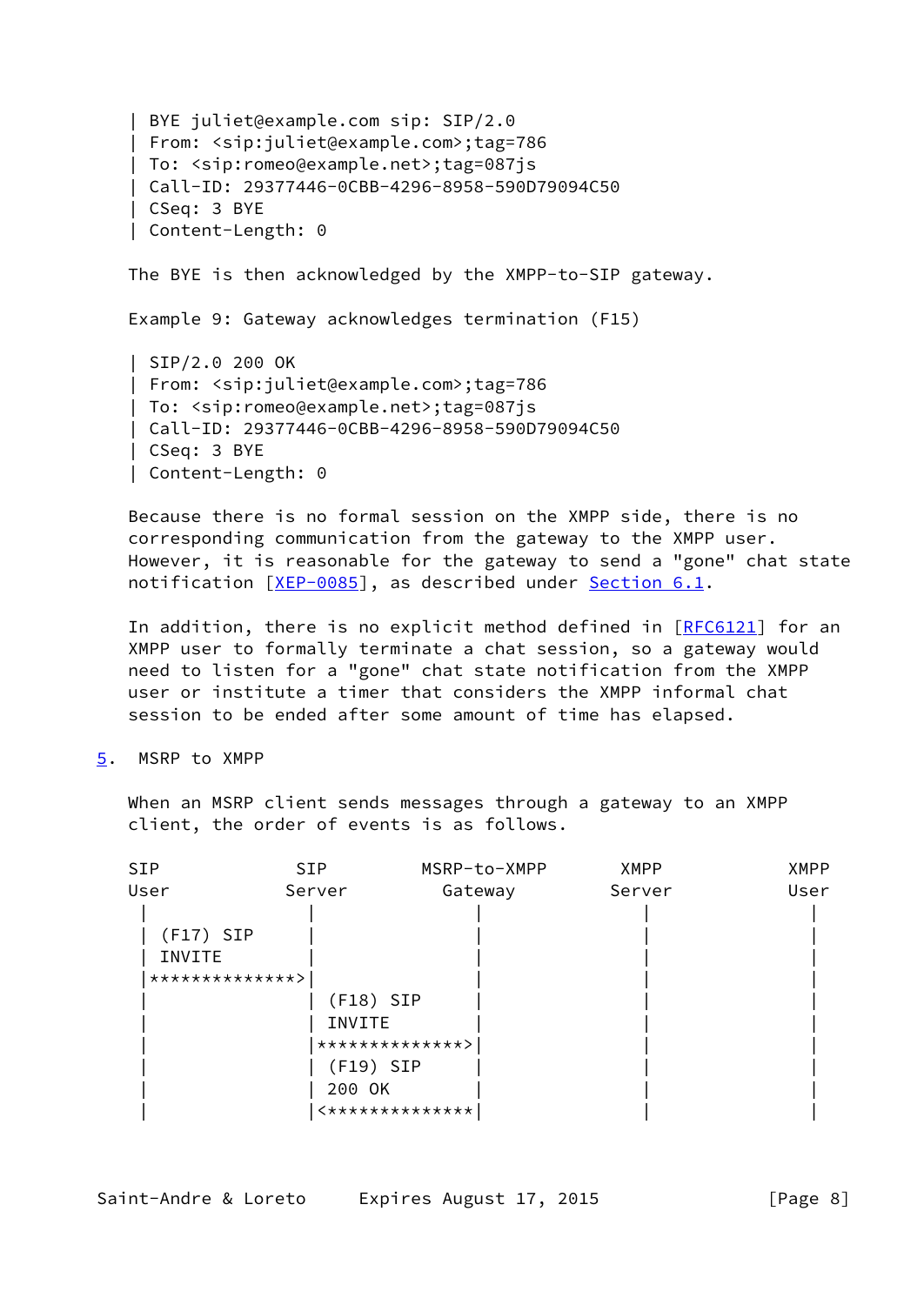| (F20) SIP | | | | | 200 OK | | | |  $|$  <\*\*\*\*\*\*\*\*\*\*\*\*\*\* | (F21) SIP ACK | | | | |\*\*\*\*\*\*\*\*\*\*\*\*\*\*>| | | | | | (F22) SIP ACK | | | | |\*\*\*\*\*\*\*\*\*\*\*\*\*\*>| | | (F23) MSRP SEND |\*\*\*\*\*\*\*\*\*\*\*\*\*\*\*\*\*\*\*\*\*\*\*\*\*\*\*\*\*\*>| | | | (F24) XMPP | message | | |..............>| | | | | | (F25) XMPP | | message | | | |..............>| . The contract of the contract of the contract of the contract of the contract of the contract of the contract of the contract of the contract of the contract of the contract of the contract of the contract of the contrac . The contract of the contract of the contract of the contract of the contract of the contract of the contract of the contract of the contract of the contract of the contract of the contract of the contract of the contrac | | | | (F26) XMPP | | message  $|$  < . . . . . . . . . . . . . . | (F27) XMPP | message | < . . . . . . . . . . . . . (F28) MSRP SEND |<\*\*\*\*\*\*\*\*\*\*\*\*\*\*\*\*\*\*\*\*\*\*\*\*\*\*\*\*\*\*| | | . The contract of the contract of the contract of the contract of the contract of the contract of the contract of the contract of the contract of the contract of the contract of the contract of the contract of the contrac . The contract of the contract of the contract of the contract of the contract of the contract of the contract of the contract of the contract of the contract of the contract of the contract of the contract of the contrac | | | | | | | | | | | (F29) SIP BYE | | | | |\*\*\*\*\*\*\*\*\*\*\*\*\*\*>| | | | | | (F30) SIP BYE | | | | |\*\*\*\*\*\*\*\*\*\*\*\*\*\*>| | | | (F31) SIP | 200 OK  $|$  <\*\*\*\*\*\*\*\*\*\*\*\*\*\* | | (F32) SIP | 200 OK | | | | |<\*\*\*\*\*\*\*\*\*\*\*\*\*\*| | | |

## Figure 2: MSRP to XMPP Order of Events

 The mapping of SIP syntax to XMPP syntax MUST be as specified in [\[I-D.ietf-stox-im](#page-19-2)].

The protocol flow begins when Romeo starts a chat session with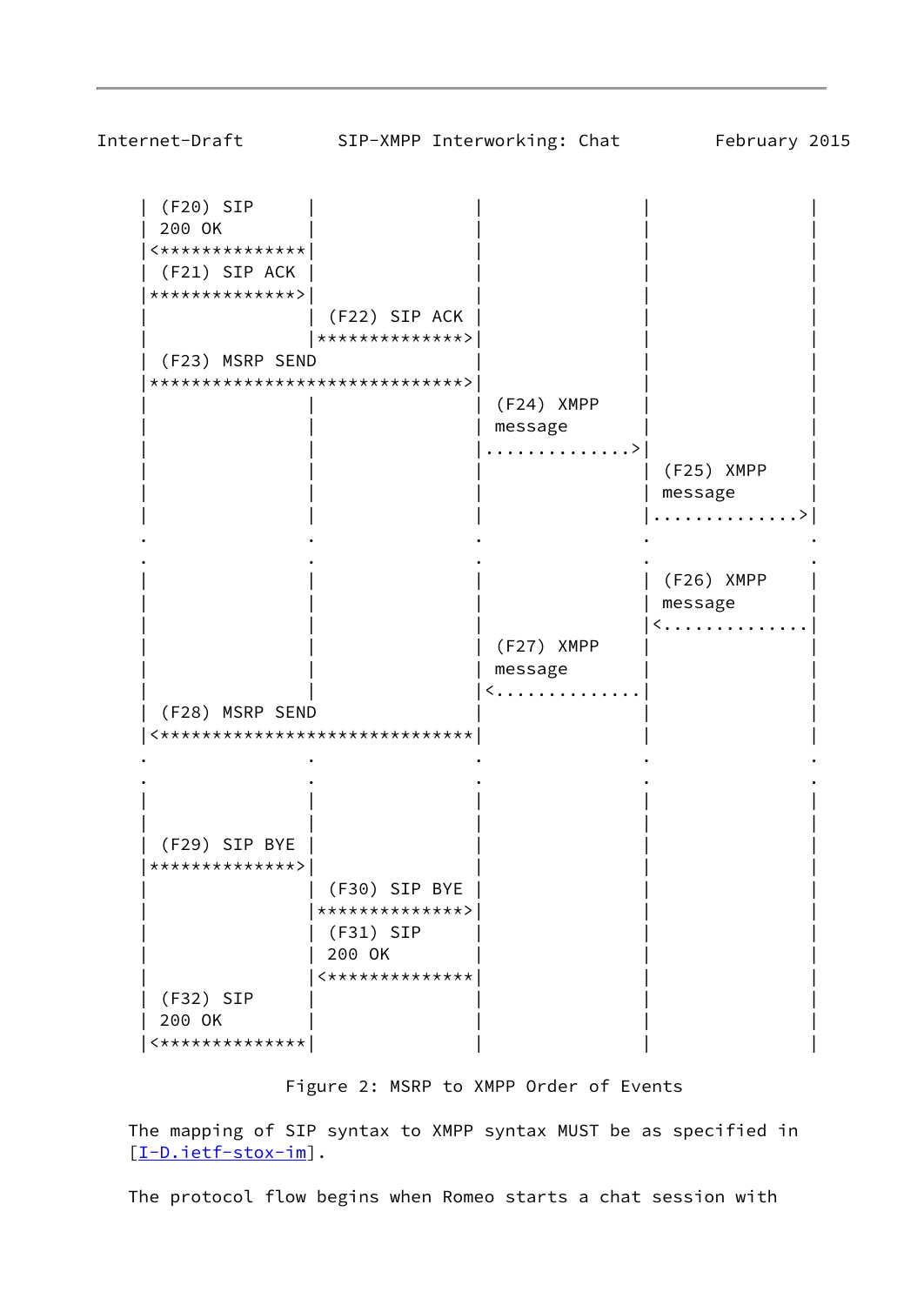Juliet.

| Saint-Andre & Loreto                                                                                                                                                                                    | Expires August 17, 2015                                                                                                                                                                                                                                                                                                                                                                                                  | [Page 9]      |
|---------------------------------------------------------------------------------------------------------------------------------------------------------------------------------------------------------|--------------------------------------------------------------------------------------------------------------------------------------------------------------------------------------------------------------------------------------------------------------------------------------------------------------------------------------------------------------------------------------------------------------------------|---------------|
| Internet-Draft                                                                                                                                                                                          | SIP-XMPP Interworking: Chat                                                                                                                                                                                                                                                                                                                                                                                              | February 2015 |
|                                                                                                                                                                                                         | Example 10: Romeo starts chat session (F17)                                                                                                                                                                                                                                                                                                                                                                              |               |
| From: <sip:romeo@example.net><br/>To: <sip:juliet@example.com><br/>Subject: Open chat with Romeo?<br/>CSeq: 1 INVITE<br/>Content-Type: application/sdp</sip:juliet@example.com></sip:romeo@example.net> | INVITE sip:juliet@example.com SIP/2.0<br>Contact: <sip:romeo@example.net>;gr=dr4hcr0st3lup4c<br/>Call-ID: F6989A8C-DE8A-4E21-8E07-F0898304796F</sip:romeo@example.net>                                                                                                                                                                                                                                                   |               |
| c=IN IP4 s2x.example.net<br>m=message 7313 TCP/MSRP *<br>a=accept-types:text/plain                                                                                                                      | a=path:msrp://s2x.example.net:7313/ansp71weztas;tcp                                                                                                                                                                                                                                                                                                                                                                      |               |
|                                                                                                                                                                                                         | Upon receiving the INVITE, the SIP (MSRP) server needs to determine<br>the identity of the domain portion of the Request-URI or To header,<br>which it does by following the procedures explained in Section 5 of<br>[RFC7247]. If the domain is an XMPP domain, the SIP server will hand<br>off the INVITE to an associated MSRP-to-XMPP gateway or connection<br>manager that natively communicates with XMPP servers. |               |
|                                                                                                                                                                                                         | Example 11: Gateway accepts session on Juliet's behalf (F19)                                                                                                                                                                                                                                                                                                                                                             |               |
| SIP/2.0 200 OK<br>To: <sip:juliet@example.com><br/>CSeq: 1 INVITE<br/>Content-Type: application/sdp</sip:juliet@example.com>                                                                            | From: <sip:romeo@example.net>;gr=dr4hcr0st3lup4c<br/>Contact: <sip:juliet@example.com>;gr=yn0cl4bnw0yr3vym<br/>Call-ID: F6989A8C-DE8A-4E21-8E07-F0898304796F</sip:juliet@example.com></sip:romeo@example.net>                                                                                                                                                                                                            |               |
| c=IN IP4 x2s.example.com<br>m=message 8763 TCP/MSRP *<br>a=accept-types:text/plain                                                                                                                      | a=path:msrp://x2s.example.com:8763/lkjh37s2s20w2a;tcp                                                                                                                                                                                                                                                                                                                                                                    |               |
| Example 12: Romeo sends ACK (F21)                                                                                                                                                                       |                                                                                                                                                                                                                                                                                                                                                                                                                          |               |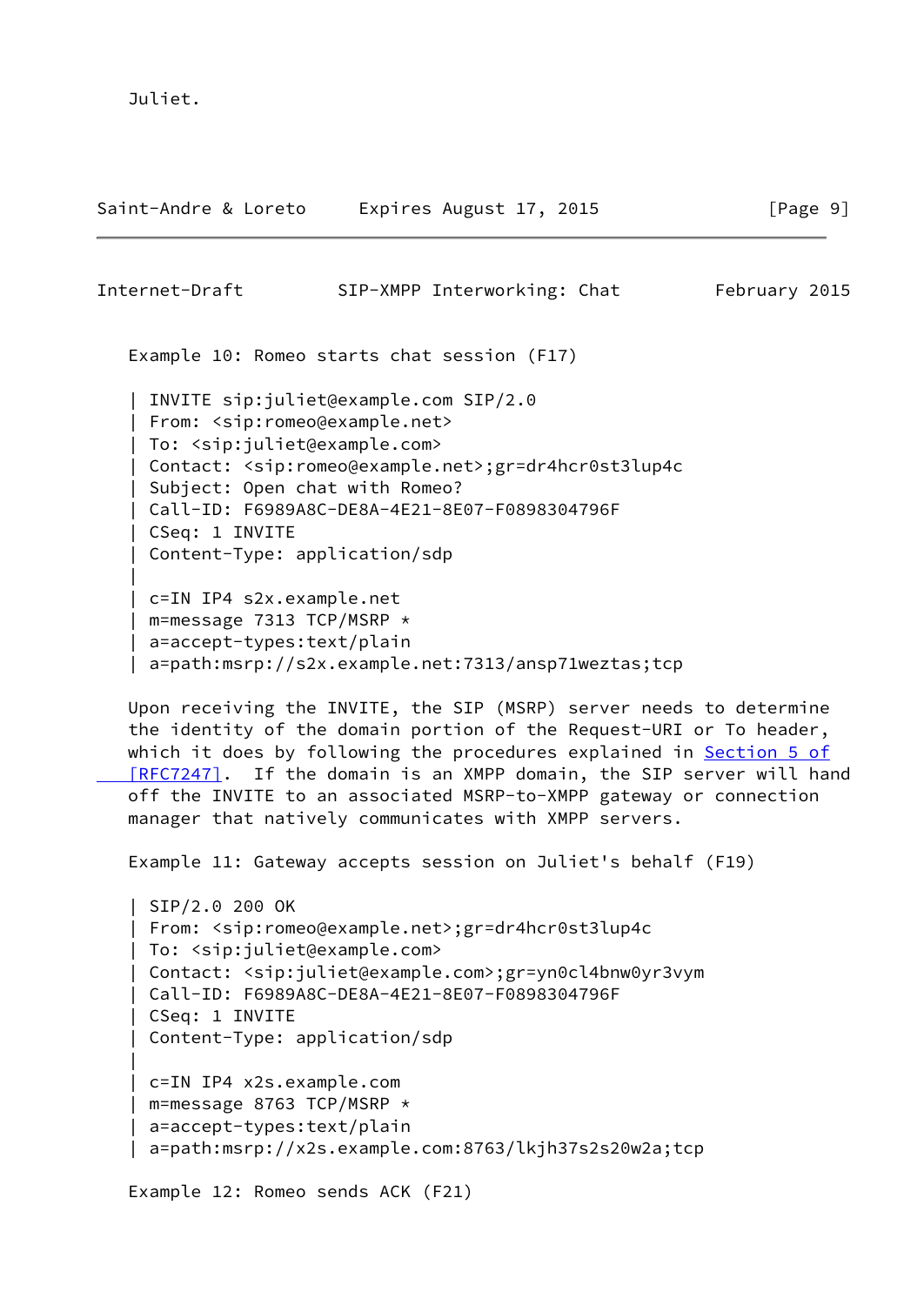```
 | ACK sip:juliet@example.com SIP/2.0
 | To: <sip:juliet@example.com>;gr=yn0cl4bnw0yr3vym
 | From: <sip:romeo@example.net>
 | Contact: <sip:romeo@example.net>;gr=dr4hcr0st3lup4c
 | Call-ID: F6989A8C-DE8A-4E21-8E07-F0898304796F
 | CSeq: 2 ACK
```

```
Saint-Andre & Loreto Expires August 17, 2015 [Page 10]
Internet-Draft SIP-XMPP Interworking: Chat February 2015
    Example 13: Romeo sends message (F23)
    | MSRP ad49kswow SEND
    | To-Path: msrp://x2s.example.com:8763/lkjh37s2s20w2a;tcp
    | From-Path: msrp://s2x.example.net:7313/ansp71weztas;tcp
    | Message-ID: 676FDB92-7852-443A-8005-2A1B9FE44F4E
    | Byte-Range: 1-32/32
    | Failure-Report: no
    | Content-Type: text/plain
 |
    | I take thee at thy word ...
    | -------ad49kswow$
    Example 14: MSRP-to-XMPP gateway maps MSRP message to XMPP (F24)
      | <message from='romeo@example.net'
               | to='juliet@example.com'
               | id='ad49kswow'
               | type='chat'>
        | <thread>F6989A8C-DE8A-4E21-8E07-F0898304796F</thread>
       \left\langle \text{body}\right\rangleI take thee at thy word \ldots </body>
      | </message>
    Example 15: Juliet sends reply (F26)
     | <message from='juliet@example.com'
               | to='romeo@example.net'
               | id='ms53b7z9'
               | type='chat'>
        | <thread>29377446-0CBB-4296-8958-590D79094C50</thread>
        | <body>What man art thou ...?</body>
      | </message>
```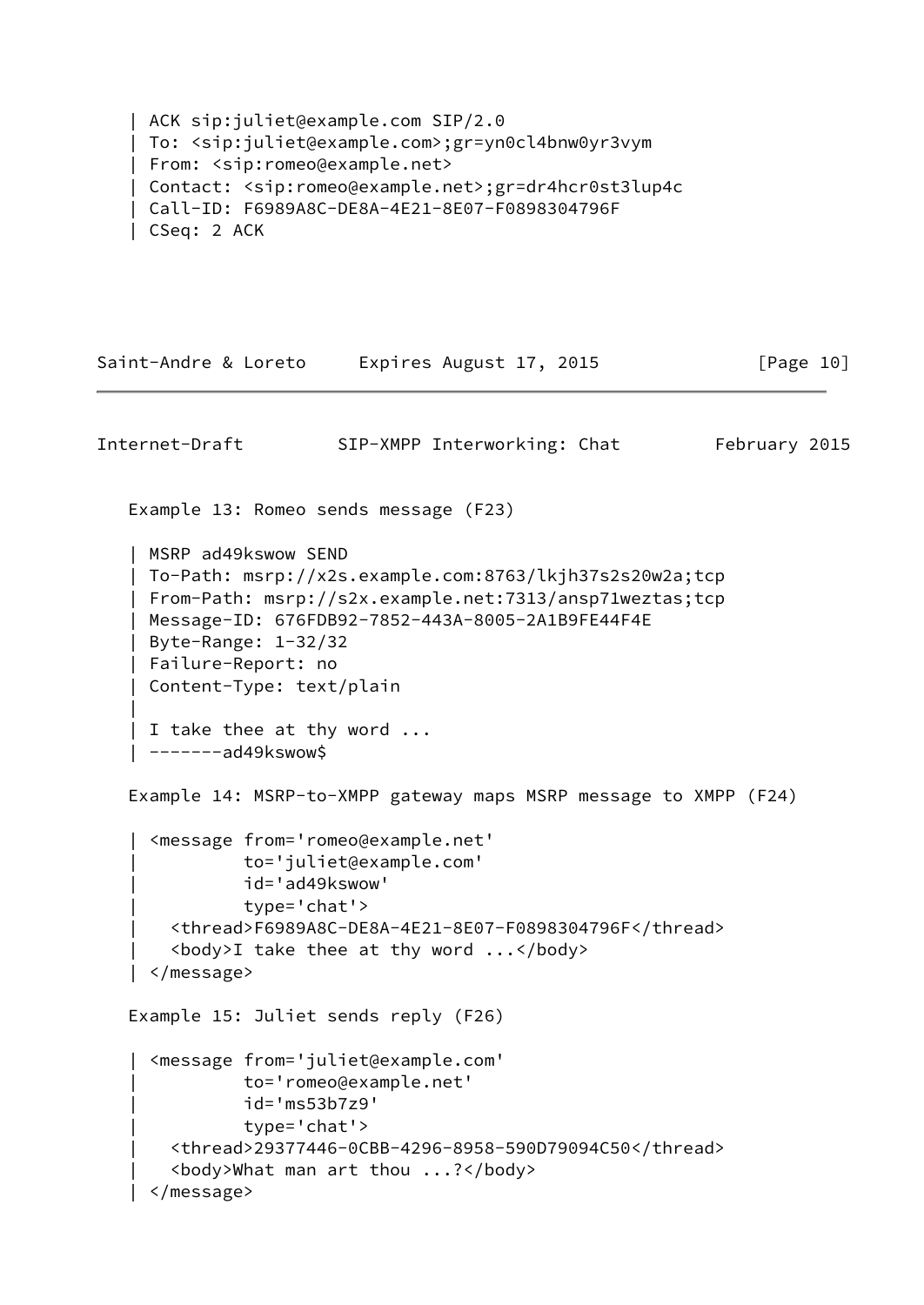```
 Example 16: Gateway maps XMPP message to MSRP (F28)
    | MSRP ms53b7z9 SEND
    | To-Path: msrp://s2x.example.net:7313/jshA7weztas;tcp
    | From-Path: msrp://x2s.example.com:8763/lkjh37s2s20w2a;tcp
    | Message-ID: 17EBA17B-94C0-463B-AD84-DE405C4C9D41
    | Byte-Range: 1-25/25
    | Failure-Report: no
    | Content-Type: text/plain
 |
    | What man art thou ...?
   | -------ms53b7z9$
```

| Saint-Andre & Loreto | Expires August 17, 2015 | [Page 11] |
|----------------------|-------------------------|-----------|
|----------------------|-------------------------|-----------|

<span id="page-12-1"></span>Internet-Draft SIP-XMPP Interworking: Chat February 2015

Example 17: Romeo terminates chat session (F29)

 | BYE juliet@example.com sip: SIP/2.0 | To: <sip:juliet@example.com>;gr=yn0cl4bnw0yr3vym | From: <sip:romeo@example.net> | Contact: <sip:romeo@example.net>;gr=dr4hcr0st3lup4c | Call-ID: F6989A8C-DE8A-4E21-8E07-F0898304796F | CSeq: 3 BYE | Content-Length: 0

 Example 18: Gateway acknowledges termination of session on behalf of Juliet (F31)

```
 | SIP/2.0 200 OK
 | To: <sip:juliet@example.com>;gr=yn0cl4bnw0yr3vym
 | From: <sip:romeo@example.net>
 | Contact: <sip:romeo@example.net>;gr=dr4hcr0st3lup4c
 | Call-ID: F6989A8C-DE8A-4E21-8E07-F0898304796F
 | CSeq: 3 BYE
```
<span id="page-12-0"></span>[6](#page-12-0). Composing Events

 Both XMPP and MSRP enable a client to receive notifications when a person's conversation partner is composing an instant message within the context of a chat session.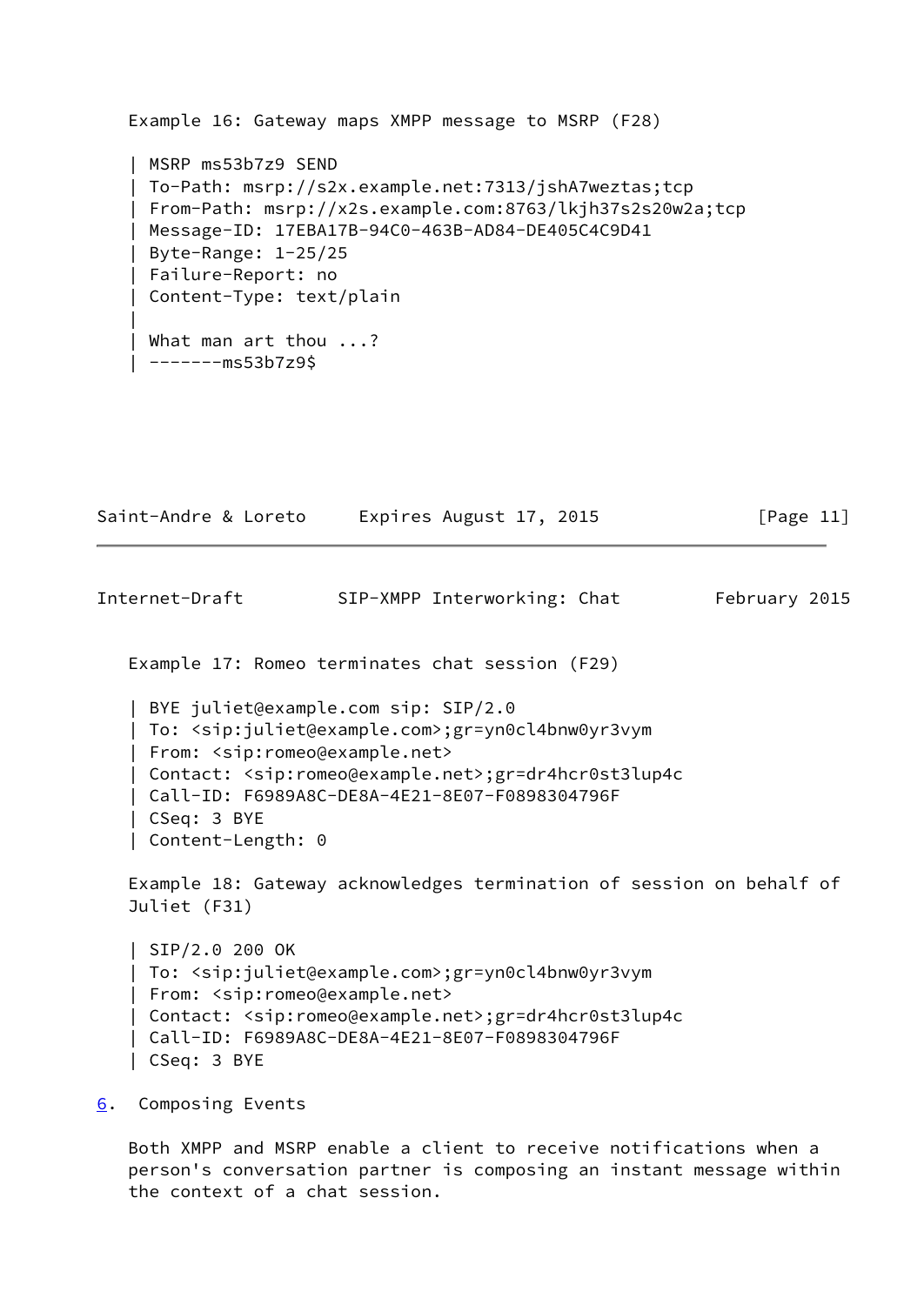For XMPP, the Chat State Notifications specification [\[XEP-0085](#page-20-2)] defines five states: active, inactive, gone, composing, and paused. Some of these states are related to the act of message composition (composing, paused), whereas others are related to the sender's involvement with the chat session (active, inactive, gone). Note that the "gone" chat state is not to be confused with the <gone/> stanza error condition defined in [[RFC6120](https://datatracker.ietf.org/doc/pdf/rfc6120)].

 For MSRP (and SIP/SIMPLE in general), the Indication of Message Composition for Instant Messaging specification [\[RFC3994](https://datatracker.ietf.org/doc/pdf/rfc3994)] defines two states: idle and active. Here the idle state indicates that the sender is not actively composing a message, and the active state indicates that the sender is indeed actively composing a message (the sending client simply toggles between the two states, changing to active if the user is actively composing a message and changing to idle if the user is no longer actively composing a message).

 Because the XEP-0085 states can represent information that is not captured in [RFC 3994,](https://datatracker.ietf.org/doc/pdf/rfc3994) gateways can either (a) map only the composing related states or (b) map all the XEP-0085 states.

The following mappings are suggested.

| Saint-Andre & Loreto | Expires August 17, 2015 | [Page 12] |
|----------------------|-------------------------|-----------|
|----------------------|-------------------------|-----------|

Internet-Draft SIP-XMPP Interworking: Chat February 2015

Table 3: Mapping of SIP/SIMPLE isComposing events to XMPP chat states

 +-------------------+--------------------+ | isComposing Event | Chat State | +-------------------+--------------------+ | active | composing | | idle | active | +-------------------+--------------------+

Table 4: Mapping of XMPP chat states to SIP/SIMPLE isComposing events

 +-------------------+--------------------+ | Chat State | isComposing Event | +-------------------+--------------------+ | active | idle | | inactive | idle | | gone | [none, see note] | | composing | active |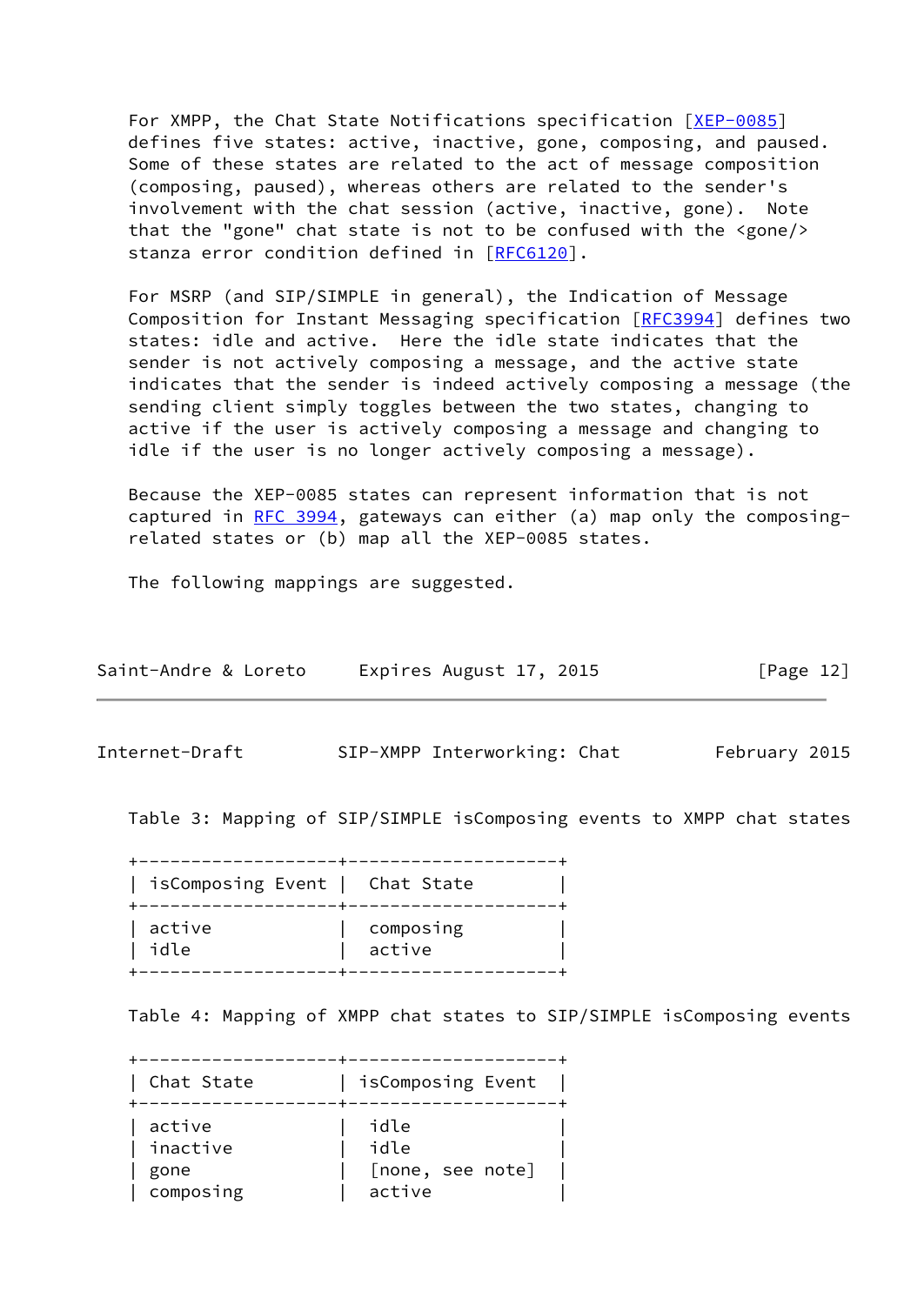| nalisad |  |
|---------|--|
|         |  |

<span id="page-14-1"></span>[6.1](#page-14-1). Use of the Gone Chat State

 Although there is no direct mapping for the "gone" chat state to an isComposing event, receipt of the "gone" state at an XMPP-to-MSRP gateway can serve as a trigger for terminating the formal chat session within MSRP, i.e., for sending a SIP BYE for the session from the XMPP-to-MSRP gateway to the SIP user. The following examples illustrate this indirect mapping (which would occur after step F14 in Figure 1).

Example 19: Juliet sends gone chat state

```
 | <message from='juliet@example.com'
           | id='nx62f197'
           | to='romeo@example.net'
           | type='chat'>
   | <thread>29377446-0CBB-4296-8958-590D79094C50</thread>
   | <gone xmlns='http://jabber.org/protocol/chatstates'/>
 | </message>
```
Saint-Andre & Loreto Expires August 17, 2015 [Page 13]

<span id="page-14-0"></span>Internet-Draft SIP-XMPP Interworking: Chat February 2015

Example 20: XMPP-to-MSRP gateway maps gone chat state to SIP BYE

 | BYE romeo@example.net sip: SIP/2.0 | From: <sip:juliet@example.com>;tag=786 | To: <sip:romeo@example.net>;tag=087js | Call-ID: 29377446-0CBB-4296-8958-590D79094C50 | CSeq: 3 BYE | Content-Length: 0

 Similarly, receipt of a SIP BYE message at an MSRP-to-XMPP gateway can serve as a trigger for sending a "gone" chat state notification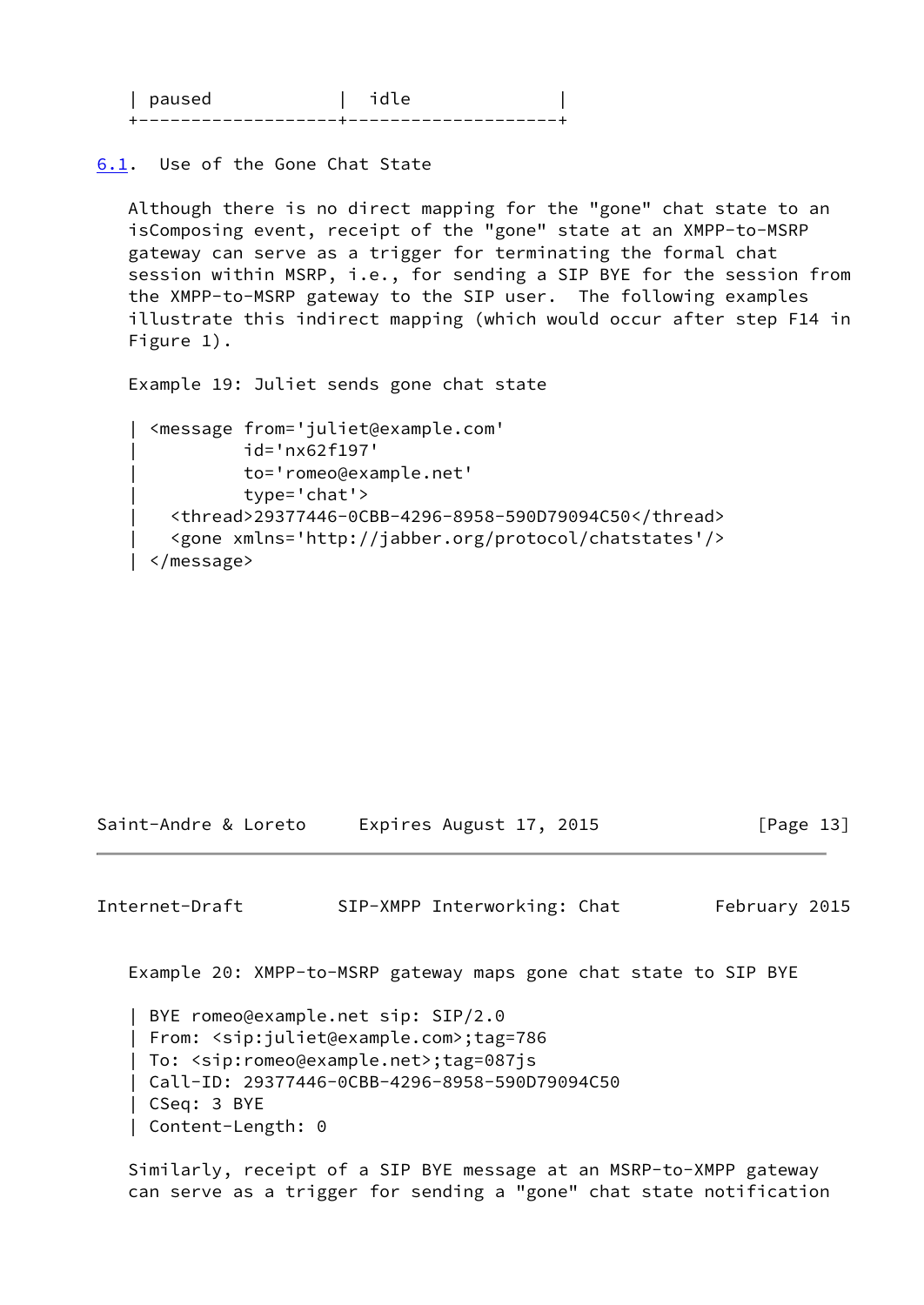```
 to the XMPP user. The following examples illustrate this indirect
 mapping (which would occur after step F30 in Figure 2).
 Example 21: Romeo terminates chat session
 | BYE juliet@example.com sip: SIP/2.0
 | To: <sip:juliet@example.com>;gr=yn0cl4bnw0yr3vym
 | From: <sip:romeo@example.net>
 | Contact: <sip:romeo@example.net>;gr=dr4hcr0st3lup4c
 | Call-ID: F6989A8C-DE8A-4E21-8E07-F0898304796F
 | CSeq: 3 BYE
 | Content-Length: 0
 Example 22: MSRP-to-XMPP gateway generates gone chat state
   | <message from='romeo@example.net'
            | id='hs61v397'
            | to='juliet@example.com'
            | type='chat'>
     | <thread>F6989A8C-DE8A-4E21-8E07-F0898304796F</thread>
     | <gone xmlns='http://jabber.org/protocol/chatstates'/>
```

```
 | </message>
```
 To enable these uses, gateways that support chat state notifications MUST support the "gone" state (which is merely recommended, not required, by [\[XEP-0085](#page-20-2)]).

 It is also reasonable for gateways to implement timers that automatically trigger a "gone" chat state if the XMPP user has not sent a message within the "session" for a given amount of time.

<span id="page-15-0"></span>[7](#page-15-0). Delivery Reports

 Both XMPP and MSRP enable a client to receive notifications when a message has been received by the intended recipient.

| Saint-Andre & Loreto | Expires August 17, 2015 | [Page 14] |
|----------------------|-------------------------|-----------|
|----------------------|-------------------------|-----------|

| Internet-Draft |  | SIP-XMPP Interworking: Chat | February 2015 |
|----------------|--|-----------------------------|---------------|
|----------------|--|-----------------------------|---------------|

For XMPP, the Message Receipts specification  $[XEP-0184]$  $[XEP-0184]$  defines a method and XML namespace for requesting and returning indications that a message has been received by a client controlled by the intended recipient.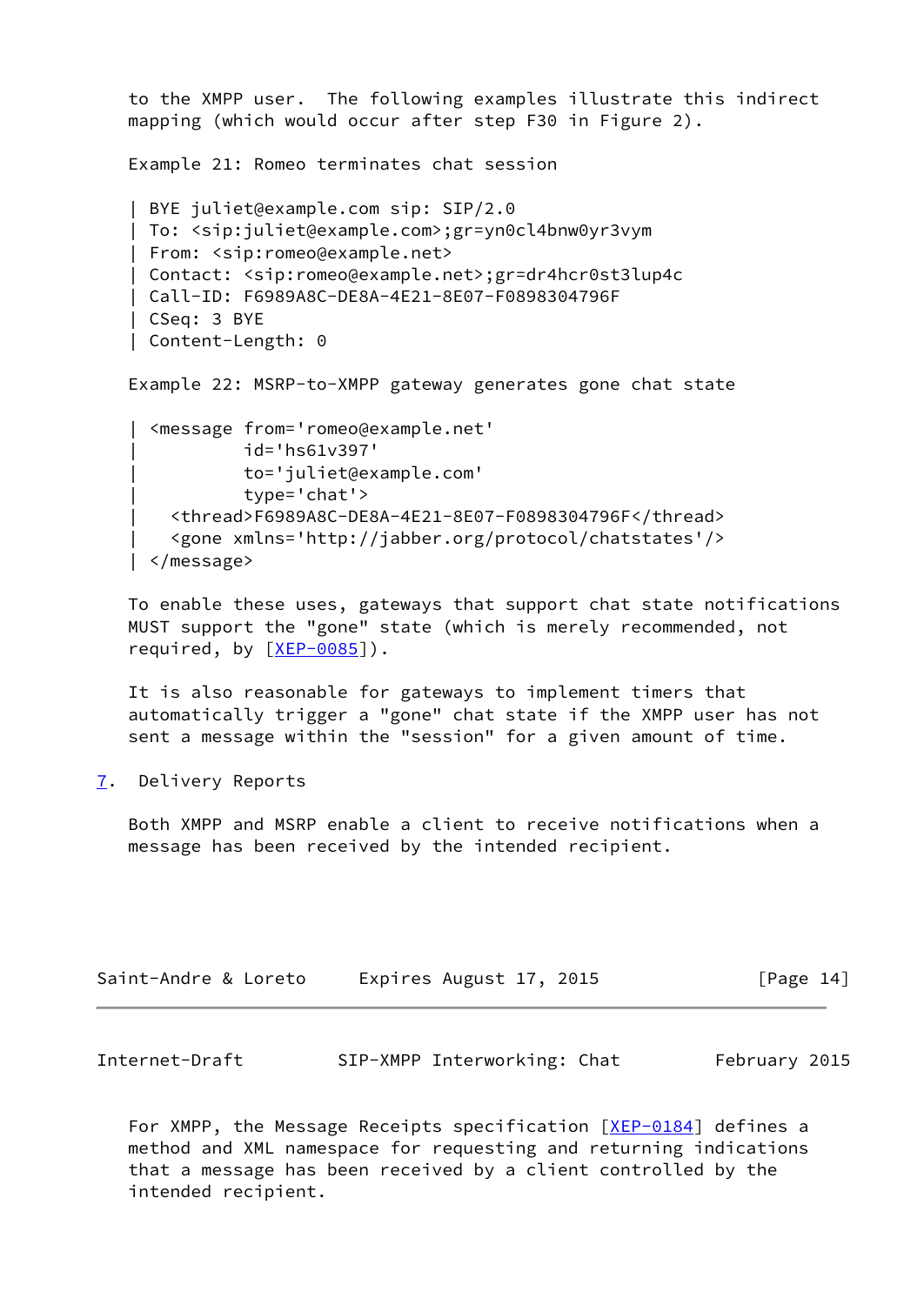For MSRP, a native reporting feature is included, in the form of REPORT chunks (see Sections 7.1.2 and 7.1.3 of [\[RFC4975](https://datatracker.ietf.org/doc/pdf/rfc4975)]).

An XMPP Message Receipts element of <request

 xmlns='urn:xmpp:receipts'/> is to be mapped to an MSRP Success-Report header field with a value of "yes", and an XMPP Message Receipts element of <received xmlns='urn:xmpp:receipts'/> is to be mapped to an MSRP REPORT request.

 A Success-Report header field with a value of "yes" in an MSRP SEND request is to be mapped to an XMPP Message Receipts element of <request xmlns='urn:xmpp:receipts'/>, and an MSRP REPORT request is to be mapped to an XMPP message containing only a Message Receipts element of <received xmlns='urn:xmpp:receipts'/>.

 Because the XMPP Message Receipts specification does not support failure reports, there is no mapping for the MSRP Failure-Report header field and gateways SHOULD set that header field to "no".

Examples follow.

 First, the XMPP user sends a message containing a request for delivery notification.

Example 23: Juliet sends XMPP message with receipt request

```
 | <message from='juliet@example.com'
           | id='bf9m36d5'
           | to='romeo@example.net'
           | type='chat'>
   | <thread>29377446-0CBB-4296-8958-590D79094C50</thread>
   | <body>What man art thou ...?</body>
   | <request xmlns='urn:xmpp:receipts'/>
 | </message>
```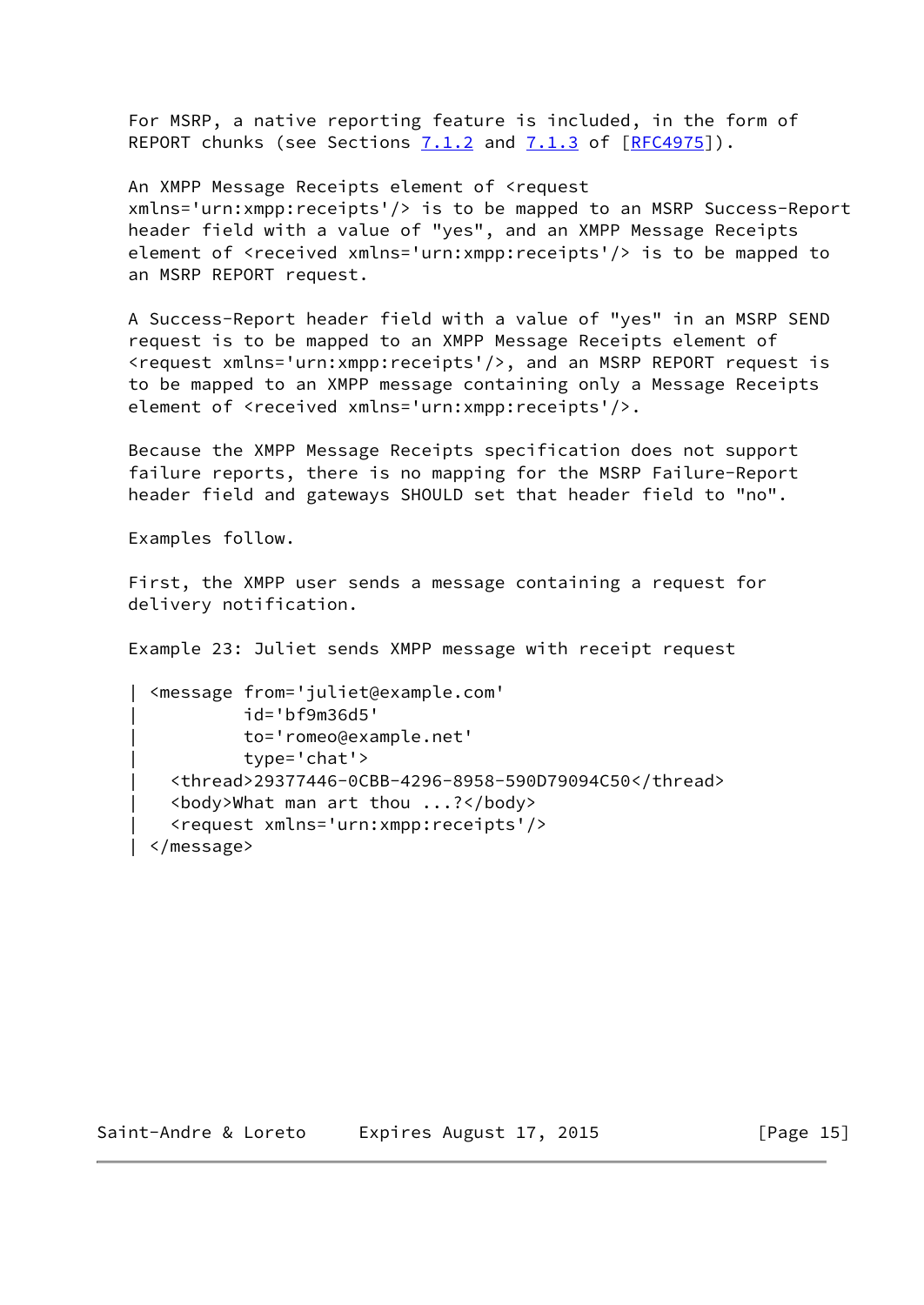```
Internet-Draft SIP-XMPP Interworking: Chat February 2015
    Example 24: Gateway maps XMPP message to MSRP
    | MSRP bf9m36d5 SEND
    | To-Path: msrp://s2x.example.net:7313/jshA7weztas;tcp
    | From-Path: msrp://x2s.example.com:8763/lkjh37s2s20w2a;tcp
    | Message-ID: 6187CF9B-317A-41DA-BB6A-5E48A9C794EF
    | Byte-Range: 1-25/25
    | Success-Report: yes
    | Failure-Report: no
    | Content-Type: text/plain
 |
    | What man art thou ...?
    | -------bf9m36d5$
    Next, the recipient returns a report.
    Example 25: Romeo returns MSRP receipt
    | MSRP hx74g336 REPORT
    | To-Path: msrp://x2s.example.com:8763/lkjh37s2s20w2a;tcp
    | From-Path: msrp://s2x.example.net:7313/jshA7weztas;tcp
    | Message-ID: 6187CF9B-317A-41DA-BB6A-5E48A9C794EF
    | Byte-Range: 1-106/106
    | Status: 000 200 OK
   | ----hx74g336$
    Example 26: MSRP-to-XMPP gateway maps receipt to XMPP
    | <message from='romeo@example.net'
               | id='hx74g336'
               | to='juliet@example.com'>
       | <received xmlns='urn:xmpp:receipts' id='87652491'/>
    | </message>
8. Message Size
   Unlike page-mode messaging [REC3428] (which specifies that the size
    of a MESSAGE request is not allowed to exceed 1300 bytes), session-
  [RFC4975] can be used to send larger messages. MSRP
    includes a chunking mechanism such that larger messages can be broken
   up into multiple MSRP SEND requests. Because the MSRP gateway at an
   XMPP service acts as an MSRP endpoint, it is responsible for
    receiving chunked messages and reconstructing them into a single
    message for delivery toward the XMPP recipient. (Naturally,
    implementations need to be careful about accepting very large
```
<span id="page-17-0"></span>messages; see Section [14.5 of \[RFC4975\].](https://datatracker.ietf.org/doc/pdf/rfc4975#section-14.5))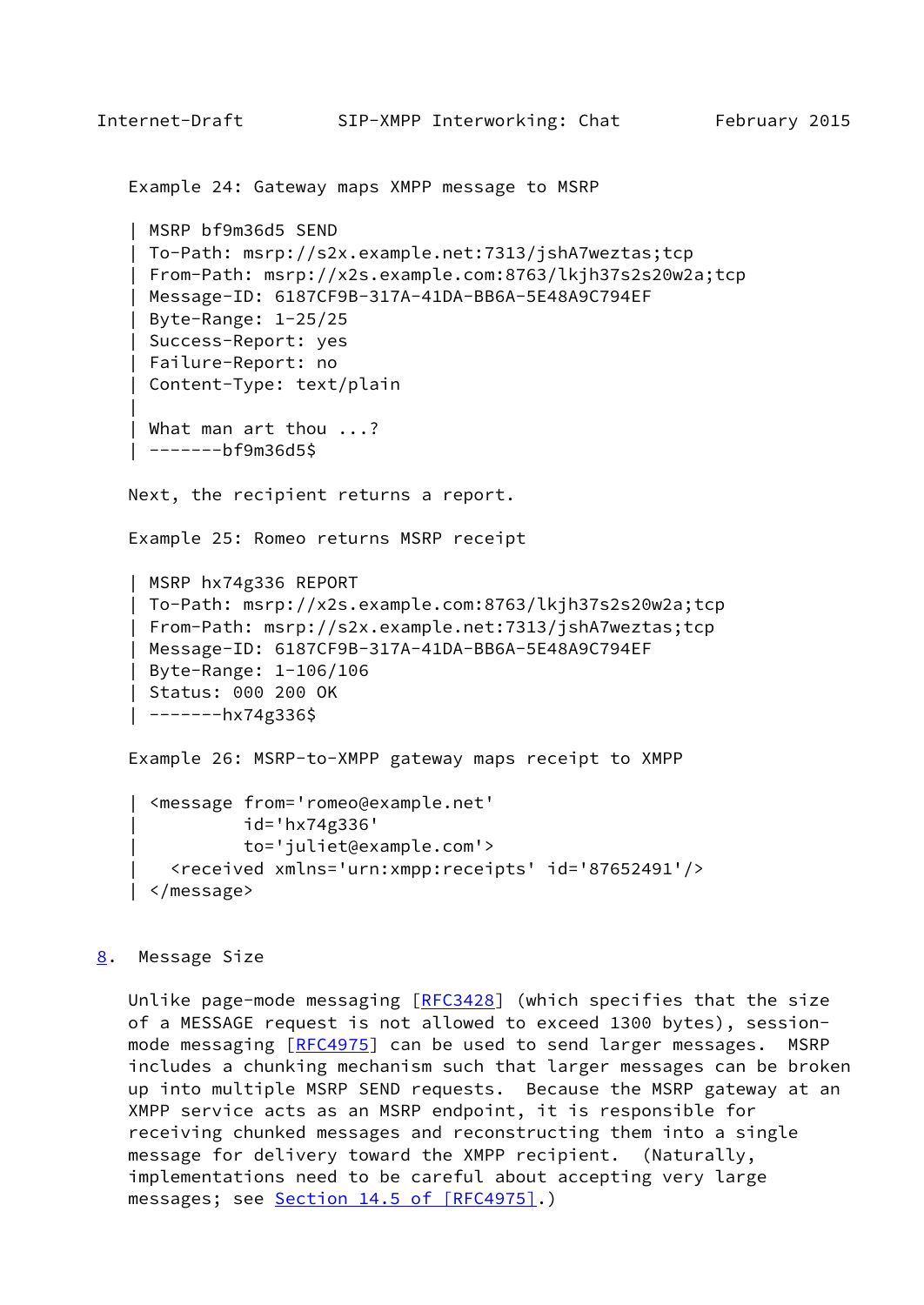<span id="page-18-1"></span>Internet-Draft SIP-XMPP Interworking: Chat February 2015

 Although there is no hard limit on the size of an XMPP stanza, in practice most XMPP services (at least on the public Internet) are configured with a maximum stanza size in order to help prevent denial of service attacks. As specified in **Section 13.12 of [RFC6120]**, this maximum is not allowed to be less than 10,000 bytes.

 The administrators of an XMPP service need to ensure that the associated MSRP gateway is configured with the same or smaller maximum MSRP message size as the maximum XMPP stanza size; this enables the gateway to return an appropriate value for the SDP "max- size" attribute (see Section [8.6 of \[RFC4975\]](https://datatracker.ietf.org/doc/pdf/rfc4975#section-8.6)) and to properly handle incoming messages larger than the configured limits.

 If an MSRP-to-XMPP gateway implementation receives an MSRP message that exceeds its configured limit as just described, it MUST return an MSRP 413 error (e.g., in response to the first SEND request whose Byte-Range header field indicates a byte total exceeding the limit).

<span id="page-18-0"></span>[9](#page-18-0). Internationalization Considerations

 Relevant discussion of internationalized text in messages can be found in [\[I-D.ietf-stox-im](#page-19-2)].

<span id="page-18-2"></span>[10.](#page-18-2) IANA Considerations

This document requests no actions of IANA.

<span id="page-18-3"></span>[11.](#page-18-3) Security Considerations

 Detailed security considerations for instant messaging protocols are given in [\[RFC2779](https://datatracker.ietf.org/doc/pdf/rfc2779)], for MSRP chat in [\[RFC4975](https://datatracker.ietf.org/doc/pdf/rfc4975)] (see also [\[RFC3261](https://datatracker.ietf.org/doc/pdf/rfc3261)] when SIP is used to negotiate MSRP sessions), and for XMPP-based instant messaging in [\[RFC6121](https://datatracker.ietf.org/doc/pdf/rfc6121)] (see also [\[RFC6120](https://datatracker.ietf.org/doc/pdf/rfc6120)]). The security considerations provided in [[RFC7247\]](https://datatracker.ietf.org/doc/pdf/rfc7247) also apply.

 This document specifies methods for exchanging instant messages through a gateway that translates between SIP/MSRP and XMPP. Such a gateway MUST be compliant with the minimum security requirements of the textual chat protocols for which it translates (i.e., MSRP and XMPP). The addition of gateways to the security model of instant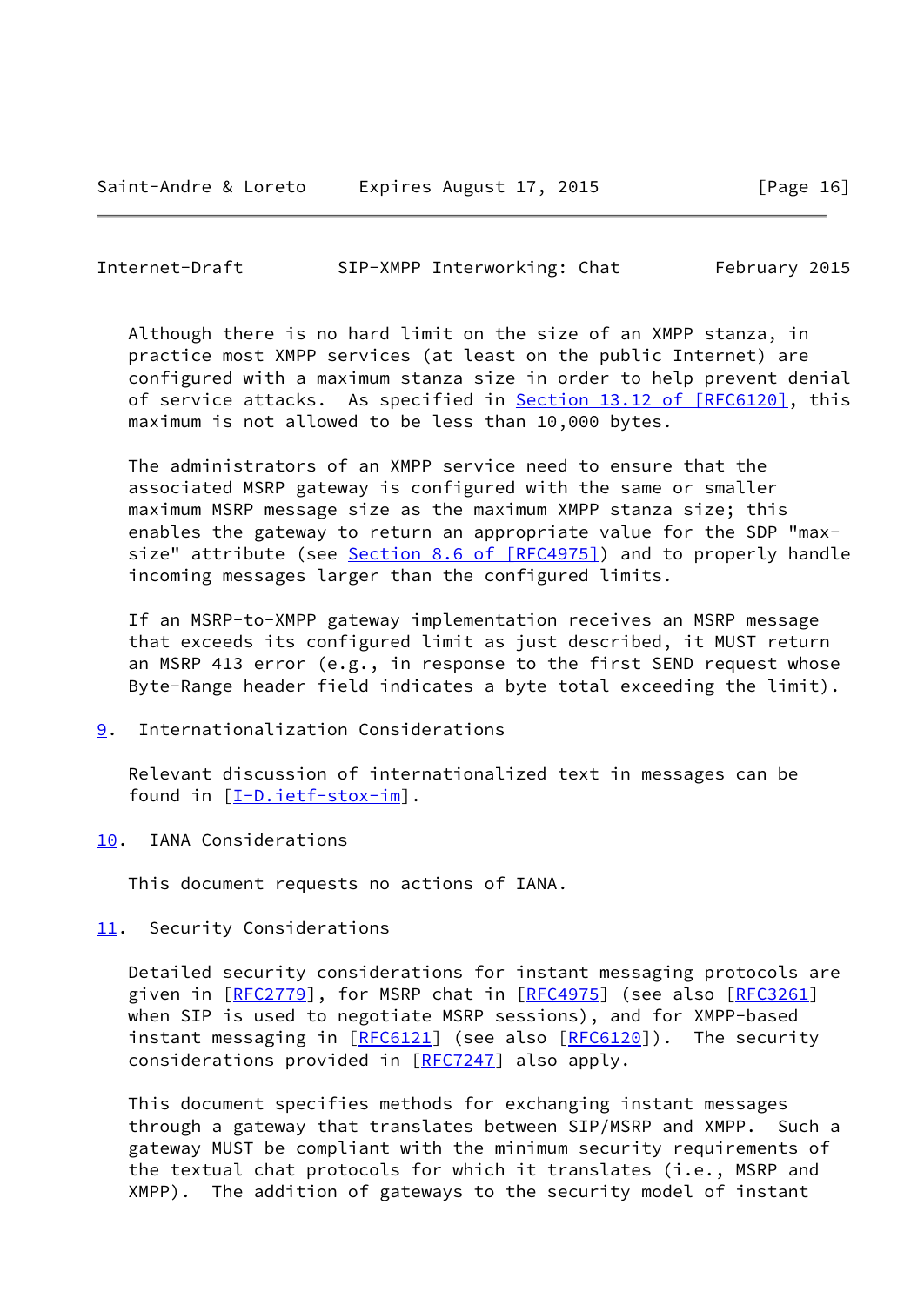messaging specified in [\[RFC2779](https://datatracker.ietf.org/doc/pdf/rfc2779)] introduces some new risks. In particular, end-to-end security properties (especially confidentiality and integrity) between instant messaging clients that interface through an MSRP-XMPP gateway can be provided only if common formats are supported. Although specification of those common formats is out of scope for this document, for instant messages it is possible to use [\[RFC3862](https://datatracker.ietf.org/doc/pdf/rfc3862)] (see also [\[RFC3923](https://datatracker.ietf.org/doc/pdf/rfc3923)]).

Saint-Andre & Loreto Expires August 17, 2015 [Page 17]

<span id="page-19-1"></span>Internet-Draft SIP-XMPP Interworking: Chat February 2015

## <span id="page-19-0"></span>[12.](#page-19-0) References

<span id="page-19-3"></span>[12.1](#page-19-3). Normative References

<span id="page-19-2"></span>[I-D.ietf-stox-im]

 Saint-Andre, P., Houri, A., and J. Hildebrand, "Interworking between the Session Initiation Protocol (SIP) and the Extensible Messaging and Presence Protocol (XMPP): Instant Messaging", [draft-ietf-stox-im-12](https://datatracker.ietf.org/doc/pdf/draft-ietf-stox-im-12) (work in progress), February 2015.

- [RFC2119] Bradner, S., "Key words for use in RFCs to Indicate Requirement Levels", [BCP 14](https://datatracker.ietf.org/doc/pdf/bcp14), [RFC 2119](https://datatracker.ietf.org/doc/pdf/rfc2119), March 1997.
- [RFC3261] Rosenberg, J., Schulzrinne, H., Camarillo, G., Johnston, A., Peterson, J., Sparks, R., Handley, M., and E. Schooler, "SIP: Session Initiation Protocol", [RFC 3261](https://datatracker.ietf.org/doc/pdf/rfc3261), June 2002.
- [RFC3862] Klyne, G. and D. Atkins, "Common Presence and Instant Messaging (CPIM): Message Format", [RFC 3862](https://datatracker.ietf.org/doc/pdf/rfc3862), August 2004.
- [RFC3994] Schulzrinne, H., "Indication of Message Composition for Instant Messaging", [RFC 3994,](https://datatracker.ietf.org/doc/pdf/rfc3994) January 2005.
- [RFC4975] Campbell, B., Mahy, R., and C. Jennings, "The Message Session Relay Protocol (MSRP)", [RFC 4975,](https://datatracker.ietf.org/doc/pdf/rfc4975) September 2007.
- [RFC6120] Saint-Andre, P., "Extensible Messaging and Presence Protocol (XMPP): Core", [RFC 6120,](https://datatracker.ietf.org/doc/pdf/rfc6120) March 2011.
- [RFC6121] Saint-Andre, P., "Extensible Messaging and Presence Protocol (XMPP): Instant Messaging and Presence", [RFC](https://datatracker.ietf.org/doc/pdf/rfc6121)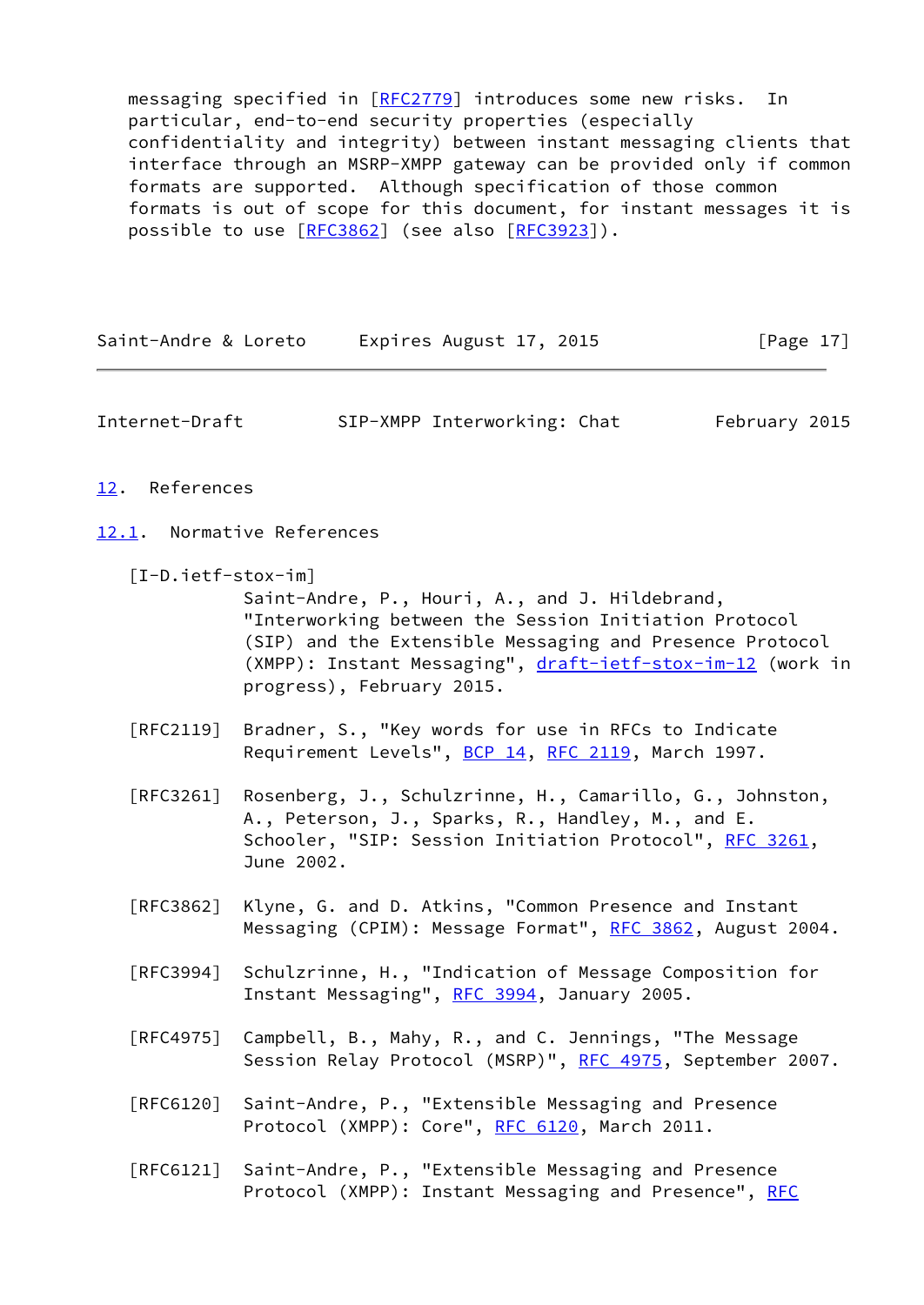[6121,](https://datatracker.ietf.org/doc/pdf/rfc6121) March 2011.

 [RFC7247] Saint-Andre, P., Houri, A., and J. Hildebrand, "Interworking between the Session Initiation Protocol (SIP) and the Extensible Messaging and Presence Protocol (XMPP): Architecture, Addresses, and Error Handling", [RFC](https://datatracker.ietf.org/doc/pdf/rfc7247) [7247,](https://datatracker.ietf.org/doc/pdf/rfc7247) May 2014.

<span id="page-20-2"></span>[XEP-0085]

 Saint-Andre, P. and D. Smith, "Chat State Notifications", XSF XEP 0085, September 2009.

<span id="page-20-3"></span> [XEP-0184] Saint-Andre, P. and J. Hildebrand, "Message Delivery Receipts", XSF XEP 0184, March 2011.

| Saint-Andre & Loreto | Expires August 17, 2015 | [Page 18] |
|----------------------|-------------------------|-----------|
|                      |                         |           |

<span id="page-20-1"></span>Internet-Draft SIP-XMPP Interworking: Chat February 2015

- <span id="page-20-4"></span>[12.2](#page-20-4). Informative References
	- [RFC2779] Day, M., Aggarwal, S., and J. Vincent, "Instant Messaging / Presence Protocol Requirements", [RFC 2779](https://datatracker.ietf.org/doc/pdf/rfc2779), February 2000.
	- [RFC3428] Campbell, B., Rosenberg, J., Schulzrinne, H., Huitema, C., and D. Gurle, "Session Initiation Protocol (SIP) Extension for Instant Messaging", [RFC 3428,](https://datatracker.ietf.org/doc/pdf/rfc3428) December 2002.
	- [RFC3923] Saint-Andre, P., "End-to-End Signing and Object Encryption for the Extensible Messaging and Presence Protocol (XMPP)", [RFC 3923,](https://datatracker.ietf.org/doc/pdf/rfc3923) October 2004.

<span id="page-20-0"></span>[Appendix A.](#page-20-0) Acknowledgements

 Special thanks to Eddy Gavita and Nazin Hossain for co-authoring an early version of this document.

 Thanks to Mary Barnes, Ben Campbell, Dave Crocker, Adrian Georgescu, Philipp Hancke, Saul Ibarra Corretge, Tory Patnoe, and Matt Ryan for their feedback.

 The authors gratefully acknowledge the assistance of Markus Isomaki and Yana Stamcheva as the working group chairs and Gonzalo Camarillo and Alissa Cooper as the sponsoring Area Directors.